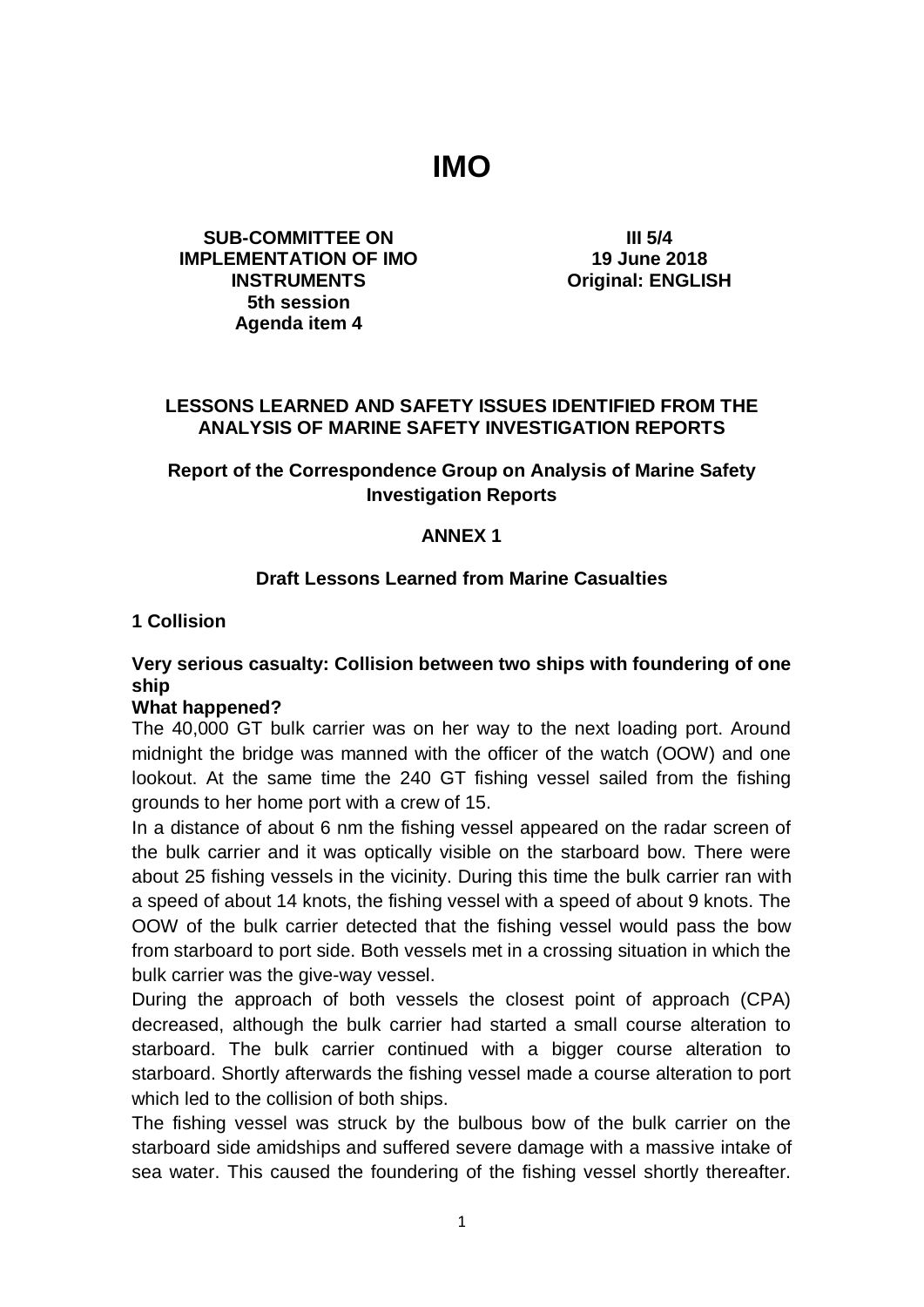Only two crew members of this vessel survived. None of the bridge team was rescued.

The bulk carrier continued her voyage without any activities as they thought nothing had happened.

# **Why did it happen?**

The OOW of the bulk carrier accepted a small CPA for too long. The bulk carrier as the give-way vessel did not take early and substantial course alteration. The OOW of the fishing vessel did not use the whistle or other means to alert the other ship. The OOW of the fishing vessel altered the course too late for avoiding the collision and also to the wrong side.

#### **What can we learn?**

 $\Box$  If there are any doubts about the intention of other ships, then it is best to act in time in accordance with the COLREGS.

## **Who may benefit?**

Seafarers and ship operators.

# **2 COLLISION**

# **Very serious casualty: Collision between two ships in a fairway What happened?**

The 3,000 GT cargo ship was leaving the port through a dredged fairway during the early hours of the night. At the same time the 960 GT dredger was entering from the opposite side. The visibility was good. The wind was moderate.

The bridge of the cargo ship was manned with the captain and an AB as helmsman. After finishing the aft mooring station, the second officer also went to the bridge. There he switched on the AIS device and was responsible for the engine telegraph. Therefore the AIS signal was only available 1.5 minutes before the collision.

The bridge of the dredger was only manned with the master. After entering the dredged fairway, the captain checked the situation ahead by radar, which was switched to the 2.5 miles range. He did not detect any radar target. During the approach of the only bend in the channel, the dredger neared the middle of the fairway and then cut the corner at the bend and sailed on the wrong side. In the meantime, the attention of the captain was distracted by a small boat which crossed his way from starboard to port.

The captain of the cargo ship was aware of the dredger and his approach to the wrong side of the fairway from the beginning. The captain assumed that the dredger would alter the course to the right side in time. As he noticed the top lights of the dredger in a line, the captain of the cargo ship became aware of the danger of collision. He used the whistle and he flashed with the daytime signal lights. In the meantime a VHF call was made to the dredger. But there was no reaction. Then the captain ordered to let go the laid out anchor and to take full astern.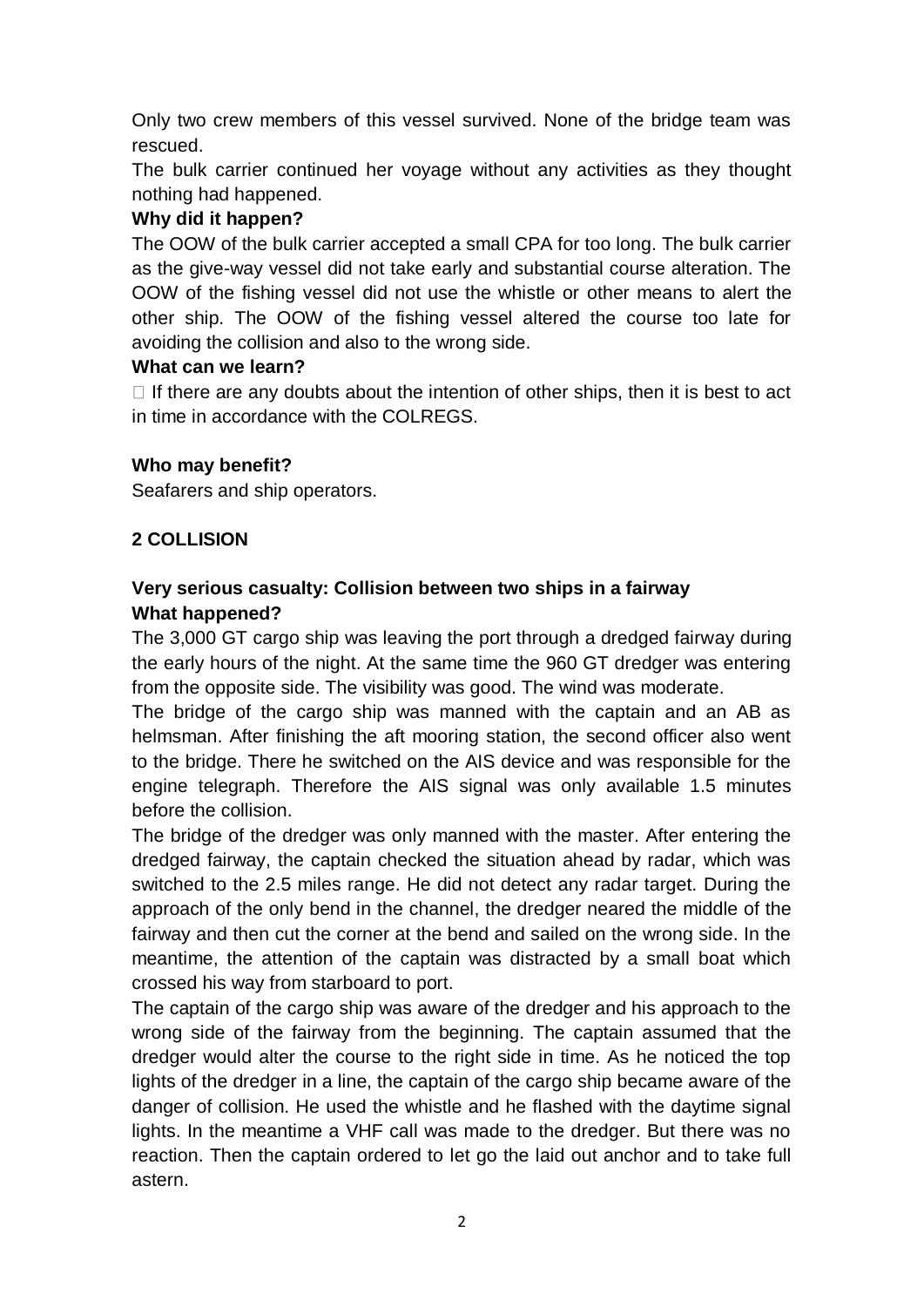The captain of the dredger started to turn the ship shortly before the bend. During the course alteration he realized the close quarter situation of the cargo ship. The captain of the dredger neither noticed the whistle blasts nor the light signals. Assuming the cargo ship would turn to the port side, he switched to manual steering, put the rudder hard to port and the engine to full astern.

Both ships collided shortly afterwards. The cargo ship struck the dredger on the starboard side midships. This resulted in a bigger hole in the cargo hold of the dredger and he capsized subsequently. Later on, the dredger was declared a total loss. The cargo ship suffered only minor damages to the bow and the bulbous bow.

The crews remained unharmed. An oil spill damaged a seaweed farm in the vicinity.

# **Why did it happen?**

The ship's command of the cargo ship assumed for too long that the dredger would alter the course to the right side of the fairway. Therefore they neither altered the course to the outer right side of the fairway nor reduced the speed or gave signals or made VHF calls in good time.

The captain of the dredger was alone on the bridge. His attention was neither appropriate to the radar nor to the fairway in front of the ship. The ship sailed on he wrong side of the fairway.

## **What can we learn?**

 $\Box$  If there are any doubts about the intention of other ships, then it is best to act in time in accordance with the COLREGS.

 $\Box$  It is essential during the navigational watch to make use of all technical and visual resources in order to maintain situational awareness.

 $\Box$  Keeping on the right side of the fairway is one step to minimize any risk of collision.

## **Who may benefit?**

Seafarers, ship operators.

## **3 FATALITY**

# **Very serious casualty: Fatal fall from height What happened?**

The bosun of a 36,000 GT bulk carrier was fatally injured when he fell about 6 metres from a cargo crane grab while preparing to descend from the grab where he had been working. The ship was carrying a cargo of coal and was at sea. A number of its crew had been tasked to replace the wire rope of a cargo crane grab stowed on its stowage platform on the main deck. The weather was fair and working at height precautions, including completing a ship's 'permit to work aloft', had been taken.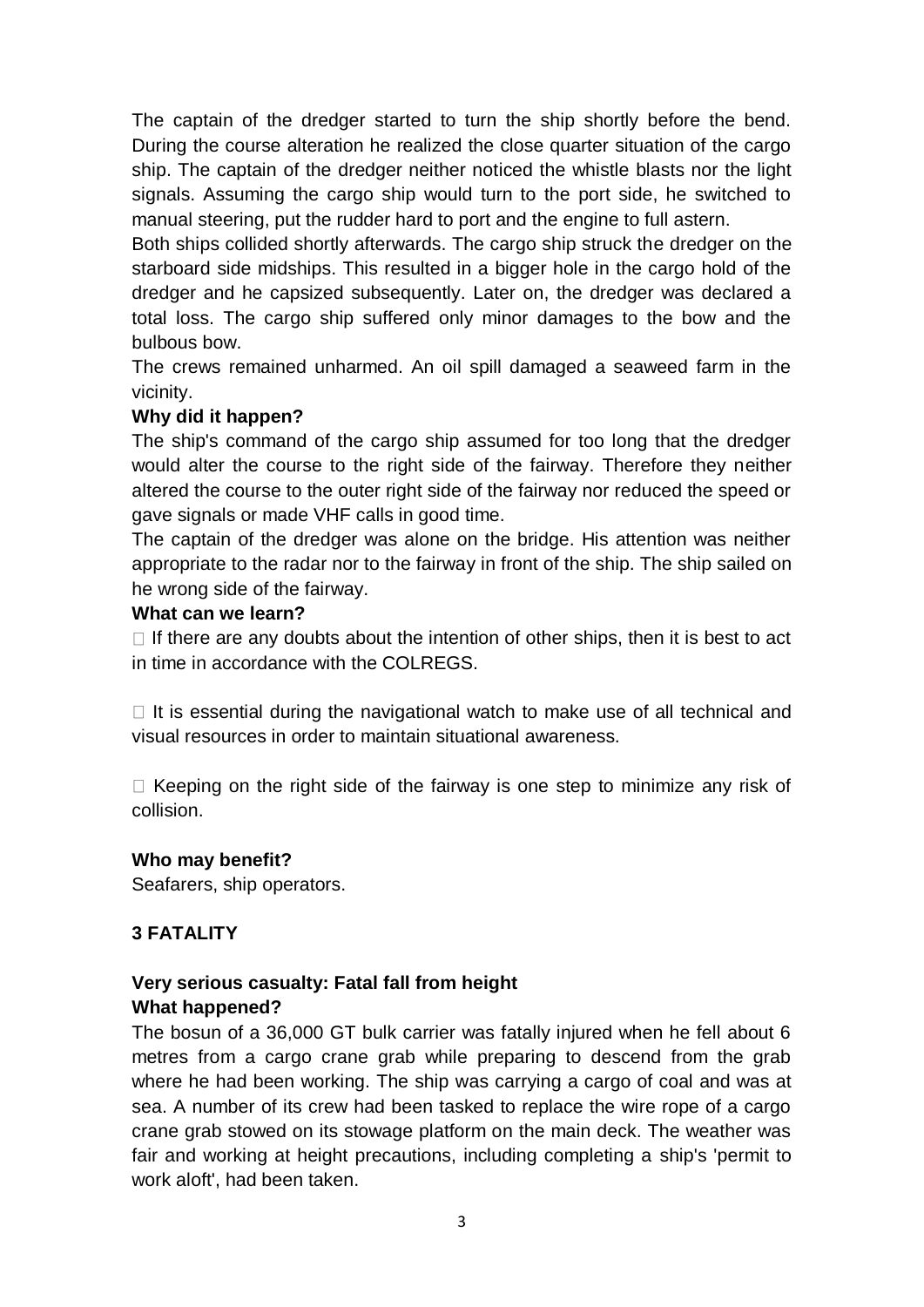The work started in the morning and was completed in the evening. Two seafarers first descended from the grab. The bosun then prepared to descend. Shortly after unclipping his safety harness lanyard, he lost his footing and fell about 5 metres onto the platform railing and a further 1 metre onto the deck below. He suffered a head injury, which began to bleed profusely. The bosun was given first aid, moved to the ship's hospital and the ship's master sought radio medical advice. However, he died about an hour after the accident.

## **Why did it happen?**

The bosun lost his footing just after unclipping his safety harness to descend from the grab. The ship's procedures did not refer to hazards related to access/egress from a worksite at height, and it could not be determined if the risk of going up and down from the grab had been assessed.

The shape, size and position of the grab meant poor hand and foot holds, and it was concluded that the bosun probably perceived the risk involved as acceptable and within his control. The fall prevention equipment on board was not ideal for vertical movements, such as a double-legged energy absorbing lanyard. The equipment was of a type that necessitated unclipping the safety harness lanyard to ascend or descend the worksite.

## **What can we learn?**

 $\Box$  Suitable fall prevention equipment, such as a double-legged energy absorbing lanyard, should be provided on board ships to adequately address the risk of falling from height.

 $\Box$  Shipboard procedures and permits to work at height should address the risk of falling at all stages of the work, including the risk when ascending/descending the worksite.

 $\Box$  An objective and robust risk assessment process can ensure individual risk perception of working at height is not a factor.

## **Who may benefit?**

Seafarers, ship owners and operators.

# **4 FATALITY (DISAPPEARANCE)**

# **Very serious casualty: Loss (disappearance) of a person at sea What happened?**

A member of the supernumerary riding crew disappeared from the 73,000 GT container ship during working hours at sea. A search for the missing man on board and of the sea area failed to find him.

The four-person riding crew were cleaning the ship's aft peak tank. They started work early in the morning. According to their foreman, the man who disappeared had exited the tank about mid-morning to urinate. When the riding crew stopped work for lunch more than an hour later, the man was still absent. They reported that they then searched for the missing man in their cabin (Suez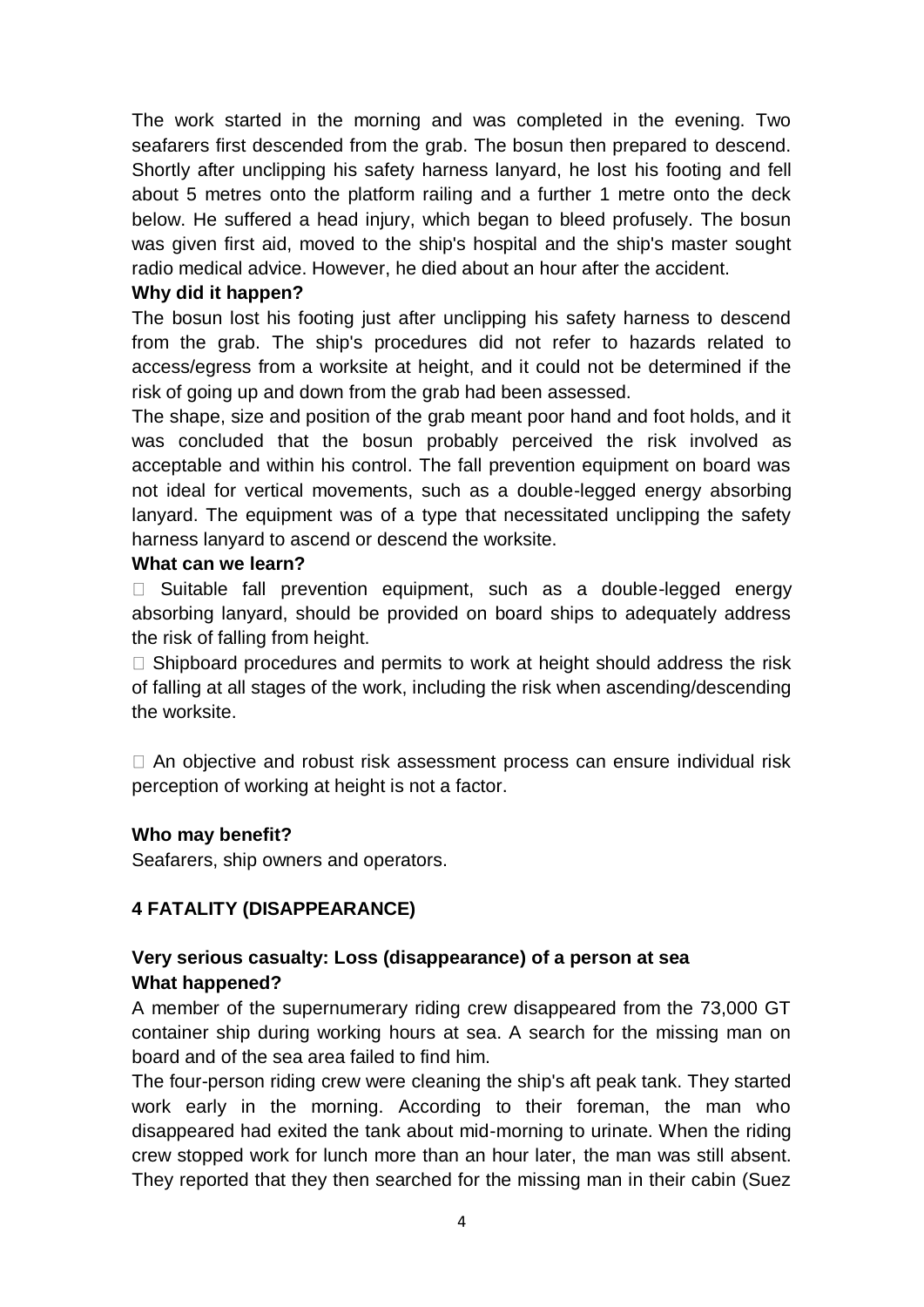crew cabin) and the deck toilet, but did not find him. The foreman then informed the chief officer of the situation (about 2 hours after the man was reportedly last seen).

Shortly afterwards, a search of all the ship's spaces was started, and the ship was turned around for a man overboard search. About 4.5 hours later, the ship had returned to the position where the missing man was last reported to have been seen. Despite an extensive search (with other ships and aircraft assisting), the man was not found.

#### **Why did it happen?**

The investigation concluded that it was unlikely if it could ever be established whether the loss of the man was accidental, deliberate or assisted. Nor could it be determined how he disappeared (as there was no assurance that significant events and their sequence as reported were factually accurate).

The investigation, however, concluded that the ship's crew did not adequately supervise the riding crew. Adequate supervision may have helped avoid the occurrence, and assisted the keeping of an accurate record of their work and events.

#### **What can we learn?**

The investigation concluded that something could be learned from 'pertinent issues' related to this occurrence. These issues are related to the supervision and management of third-party contractors, such as the supernumerary riding crew, on board. The following lessons are based on the investigation's recommendations.

 $\Box$  Safety management systems (SMS) need to address the training and supervision of third-party contractors on board, and compliance with procedures should be verified at internal audits.

 $\Box$  Appropriate familiarization and training on board should be provided to contractors.

 $\Box$  Training provided to contractors before shipboard deployment should be verified.

 $\Box$  The ship's working language should apply to all personnel working on board.

#### **Who may benefit?**

Seafarers, ship owners and operators, supernumerary contractors and their employers.

## **5 COLLISION**

**Very serious casualty: Collision between passenger ferry and assisting tug – resulting in the tug capsizing and the loss of two crew What happened?**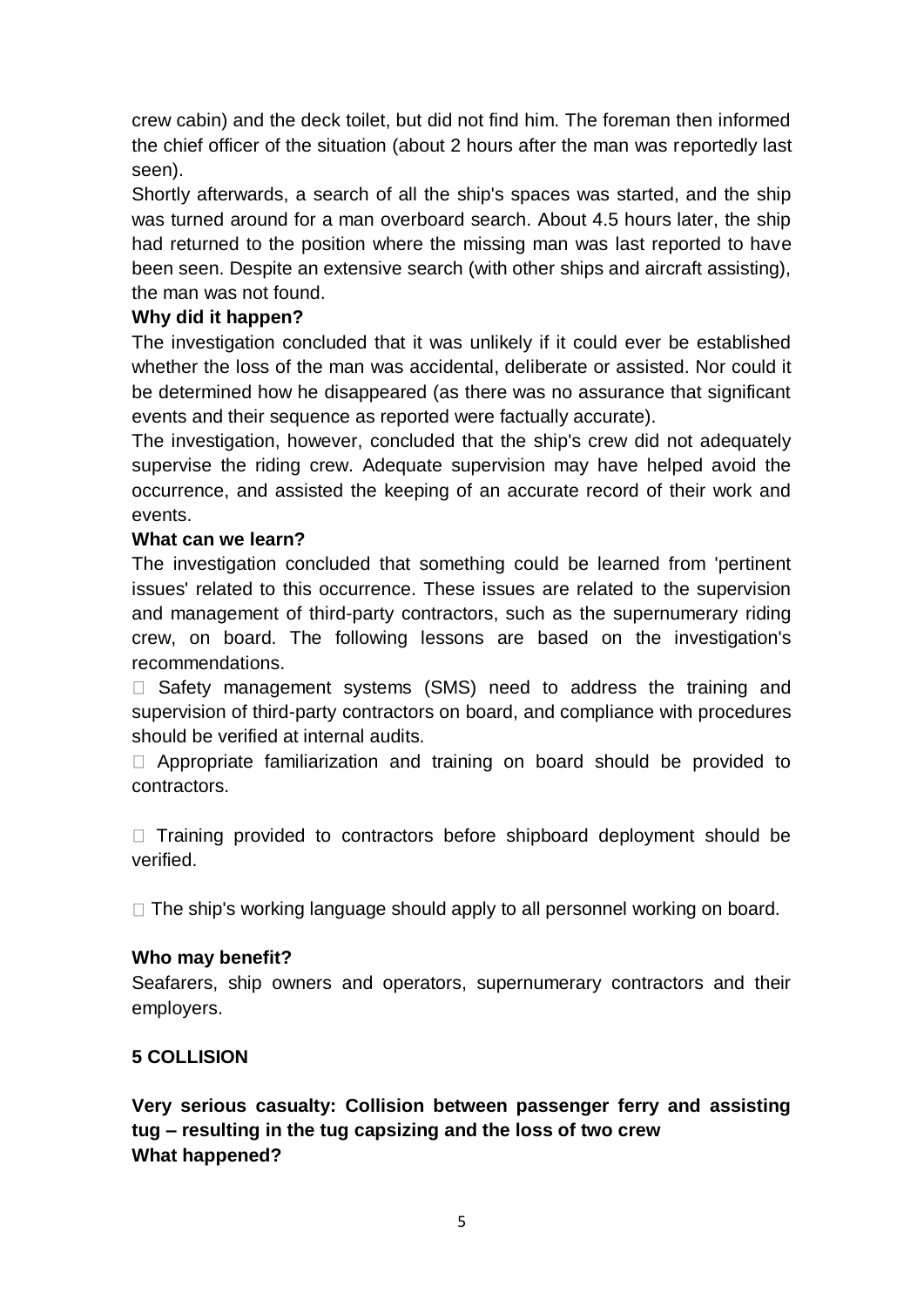The tug had been engaged to assist the ro-ro passenger ferry to berth in high winds. There was no harbour pilot on board the ferry because the master held a pilot exemption for the port. The tug was manoeuvring close to the port bow of the ferry while attempting to establish the tow, when the stern of the tug collided with the ferry's bulbous bow. As a result of the collision the tug became broadside on in front of the ship, heeled dangerously to port and took on water. The tug capsized and two of its crew died.

## **Why did it happen?**

The tug was forced to leave the 'safe zone' and manoeuvre close to the bow of the ferry in order to establish the tow, whereupon hydrodynamic interaction between the hulls of the ferry and tug drew the tug inwards to collide with the ferry's bulbous bow.

The speed of the ferry through the water at the time was too fast to safely establish the tow. The relatively high speed through the water meant the 'safe zone' in which the tug must remain was further away from the ferry, making it more difficult to establish the tow.

The relatively high speed through the water also meant the tug was using a high percentage of its available engine power to match the speed of the ship, leaving minimal reserve power to manoeuvre.

The pilot-exempt master of the ferry was not required to have undergone additional training for tug assistance, which was usually requested during adverse and difficult weather conditions.

Water down-flooded through an open door and open engine-room ventilation duct when the tug turned broadside on and heeled over. This allowed downflooding to occur, further reducing stability and ultimately causing the capsizing.

The tug crew were unable to close the engine room ventilation duct during operations because it was required to be open in order to supply air for the tug's engines.

The tug did not comply with the required stability parameters, which meant it was prone to excessive heeling during operations and early down-flooding. **What can we learn?** 

 $\Box$  Establishing a tow between a tug and ship should be conducted at as low speed as practicable in the circumstances and conditions in order to give the tug greater manoeuvrability and avoid it having to depart from the 'safe zone' where dynamic interaction is less likely to occur.

 $\Box$  Ship masters (especially pilot exempt masters) and tug masters must have a thorough understanding of both the theoretical and practical aspects of safe tug/ship operations.

 $\Box$  Tugs should be fit for the purpose they are being used. They require good stability and sufficient power and manoeuvrability for the intended operation.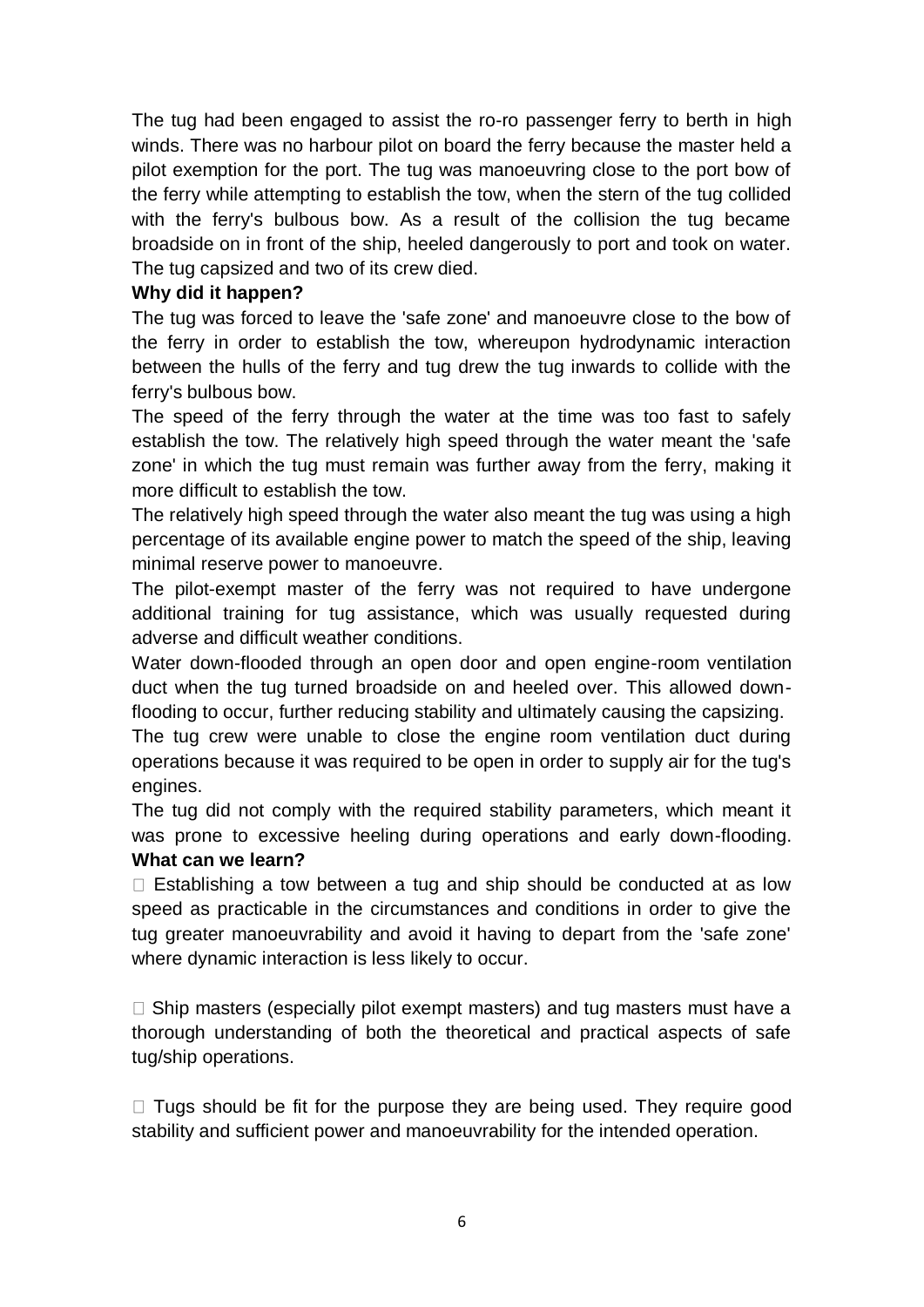$\Box$  Down-flooding will quickly erode any reserves of stability and will be a major factor contributing to a capsizing. During critical or high-risk operations all doors and other openings that need not be open should be securely closed.

#### **Who may benefit?**

Seafarers, ship owners and operators, designers and operators of vessels engaged in towing and providers of safe ship management systems.

## **6 FOUNDERING**

# **Very serious casualty: Vessel takes on significant list and founders in heavy weather**

## **What happened?**

The ship had recently undergone a change of management company and a totally new crew joined the ship. Following a brief handover from the previous crew, the ship sailed with no cargo. The previous crew reported that all the double bottom ballast tanks were full and the wing ballast tanks were 60% to 65% full (about 80% total ballast capacity). The replacement crew did not verify the status of the ballast tanks.

In the next port a total of 116 loaded twenty-foot-equivalent containers were loaded in the holds and on deck (estimated 1,900 tonnes in total). The crew made no changes to the ballast configuration, meaning that in addition to the loaded cargo the ship was still ballasted to about 80% total ballast capacity. The crew had still not verified the status of the ballast tanks.

The ship departed for the next port, where it took on fresh water before departing for its final destination. Shortly after departing, the ship encountered heavy weather caused by a combination of the monsoon winds and a typhoon, which was tracking northwards through a strait.

The ship was rolling heavily and developed a list of about 25 degrees to starboard, towards the wind and waves that were coming from the starboard side. After about 1 hour the list increased to 30 degrees. Without attempting to establish the cause of the list, the master issued a Mayday and ordered the 12 in-total crew to abandon ship into a liferaft. The crew were all safely retrieved from the liferaft by helicopter.

When the crew boarded the helicopter, they noted the ship was listing about 45 degrees. All of the deck containers were still in place, and as they had left the main engine and generators running, the lights were still burning. The crew reported that there had been no noticeable failure of the ship's equipment or systems, and there had been no movement of the containers on deck. The crew assumed that there was no movement of the containers in the holds because the containers were so tightly packed athwart ships that no appreciable transverse movement would have been possible.

Six days later a search found the ship still afloat and listing between 15 and 30 degrees to starboard. All of the deck containers were missing, but the hatch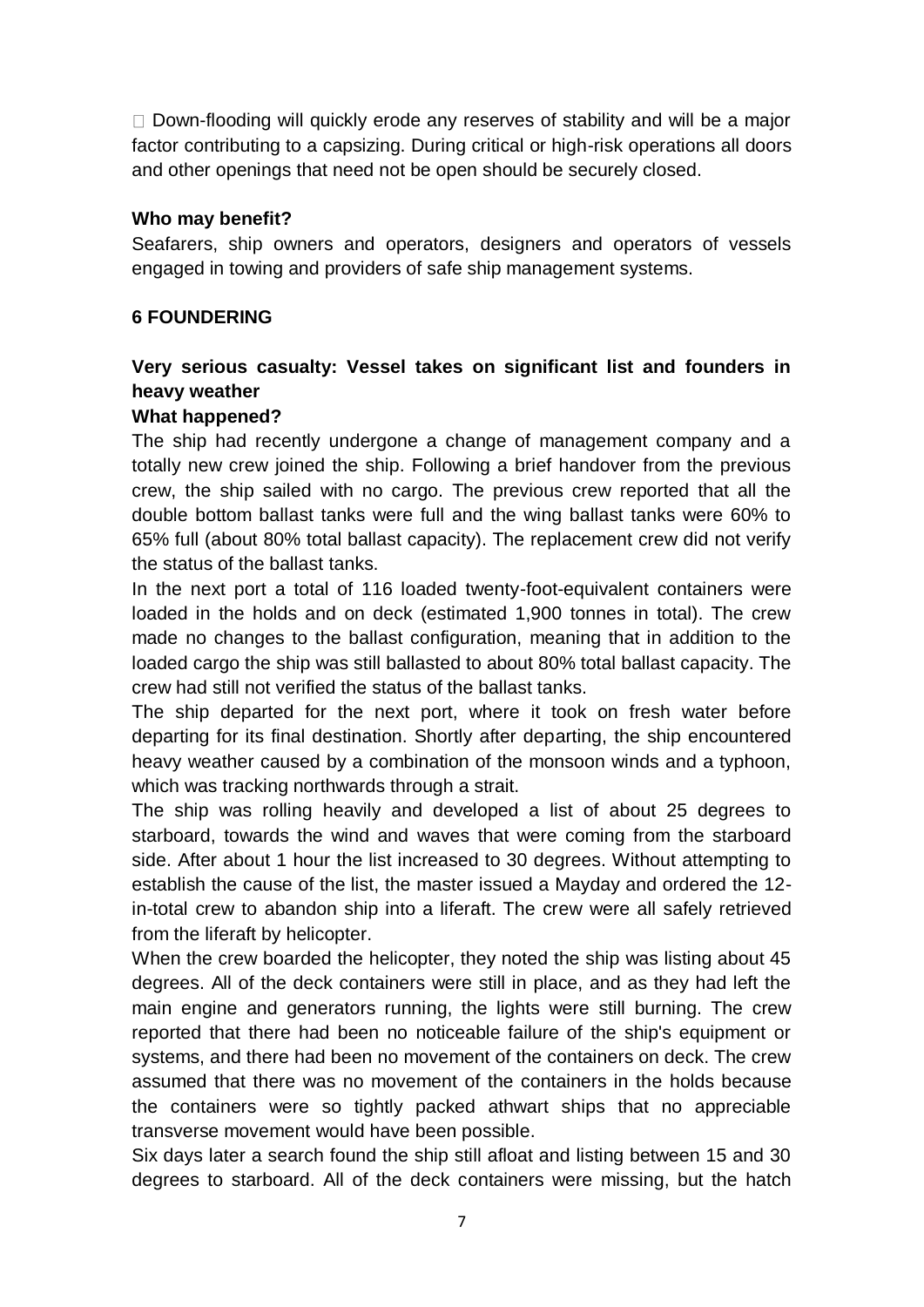covers were in place and appeared intact. However, when a salvage tug arrived about 4 days later, the ship had sunk.

# **Why did it happen?**

The cause of the ship taking on a list and subsequently sinking was not conclusively identified.

The crew were not fully aware of the severity of the forecast weather conditions and consequently, the ship had not implemented heavy weather procedures.

The course of the ship was beam on to a heavy sea and swell, resulting in heavy rolling for a sustained period of time.

In the absence of any other obvious factors, the reason for the ship developing a heavy list is likely related to a change in stability resulting from an ingress of water, and/or an uninitiated change in the status of the ballast tanks.

The crew had not verified the amount of water in each ballast tank since they had boarded the ship more than 3 weeks before the casualty. Therefore, the pre-departure stability calculation made on the ship's stability computer might not have been a true representation of the ship's actual stability condition.

The crew took no action to identify the reason for the ship taking on a list and therefore took no remedial action (if any was possible).

The crew were unlikely to have been properly familiarized with their ship before it departed on the accident voyage.

There appeared to be minimal support and assistance provided to the new crew by the new ship management company when it took over the operation of the ship.

## **What can we learn?**

 $\Box$  It is essential that the officers and crew be fully familiar with a new ship, particularly when an entire crew change has taken place.

 $\Box$  It is essential that the master and deck officers check and monitor the distribution of cargo, ballast and all other fluids within their ship in order to have an accurate appreciation of the ship's stability at all times.

 $\Box$  The master and crew should have a good appreciation of the likely weather to be encountered during the voyage, and prepare the ship accordingly before any adverse weather is encountered.

 $\Box$  When something unusual happens to a ship, such as taking on a substantial list, all early efforts should be made to identify the cause and take remedial action before it is too late.

## **Who can benefit?**

Seafarers, ship managers, ship owners, ship operators.

## **7 Fatality**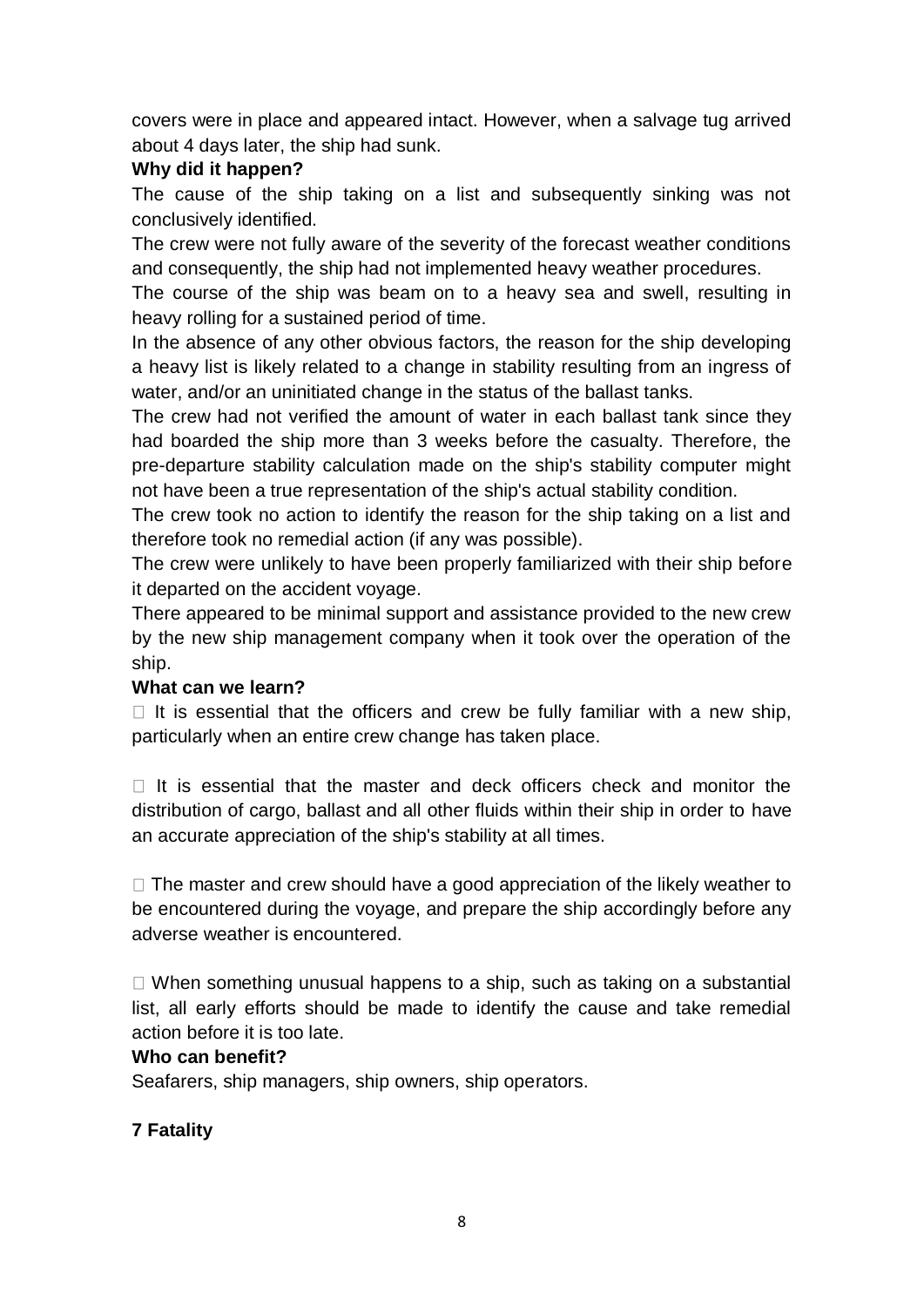# **Very serious casualty: Crew member falls from a ladder during hold cleaning operations**

## **What happened?**

Hold-cleaning operations were being conducted during a ballast voyage in the East China Sea. The weather conditions were favourable – Force 3 wind and a low swell. The crew were using a high-pressure water blaster to remove previous cargo residue from the sloping bulkhead that formed part of the hold hopper construction. The crew were using a ladder resting flat against the sloping bulkhead to access the upper portion of the bulkhead.

The ladder was secured by rope at the top and was being supported by a crew member at the bottom. A crew member then scaled the ladder and directed the waterjet onto the bulkhead to remove the cargo residue. While on the ladder the crew member was supported by a safety line that was attached to his safety harness. The safety line led through a pad eye on the bulkhead above and was controlled by another crew member from the tank top below. This was a longestablished method for cleaning the cargo hold.

In this case the crew member on the ladder was climbing down to the tank top in order to reposition the ladder for the next section. The crew member was about 1 metre from the tank top when he stopped and disconnected himself from the safety line. He then immediately lost his balance and fell backwards onto the tank top, striking his head, and became unconscious.

The injured crew member was evacuated by helicopter. However, despite the first aid efforts of the crew and the medics on board the helicopter, he was declared dead on arrival at the hospital. The cause of death was attributed to a head injury.

## **Why did it happen?**

The crew member disconnected himself from the safety line before he reached the safety of the tank top.

The crew member's safety helmet was not secured by the chin strap and dislodged during the fall. Although this factor did not cause the accident, had the helmet remained attached to his head it could have provided sufficient protection to lessen his injuries from a fall from such a relatively low height.

## **What can we learn?**

 $\Box$  Even falls from low or moderate heights can result in serious injury or death. Seafarers should not become complacent about the dangers of working at height, particularly when using ladders.

 $\Box$  Seafarers should not disconnect their safety devices until such time as they are in a safe position to do so.

 $\Box$  A hard helmet will provide a greater level of protection if it is secured by a chin strap.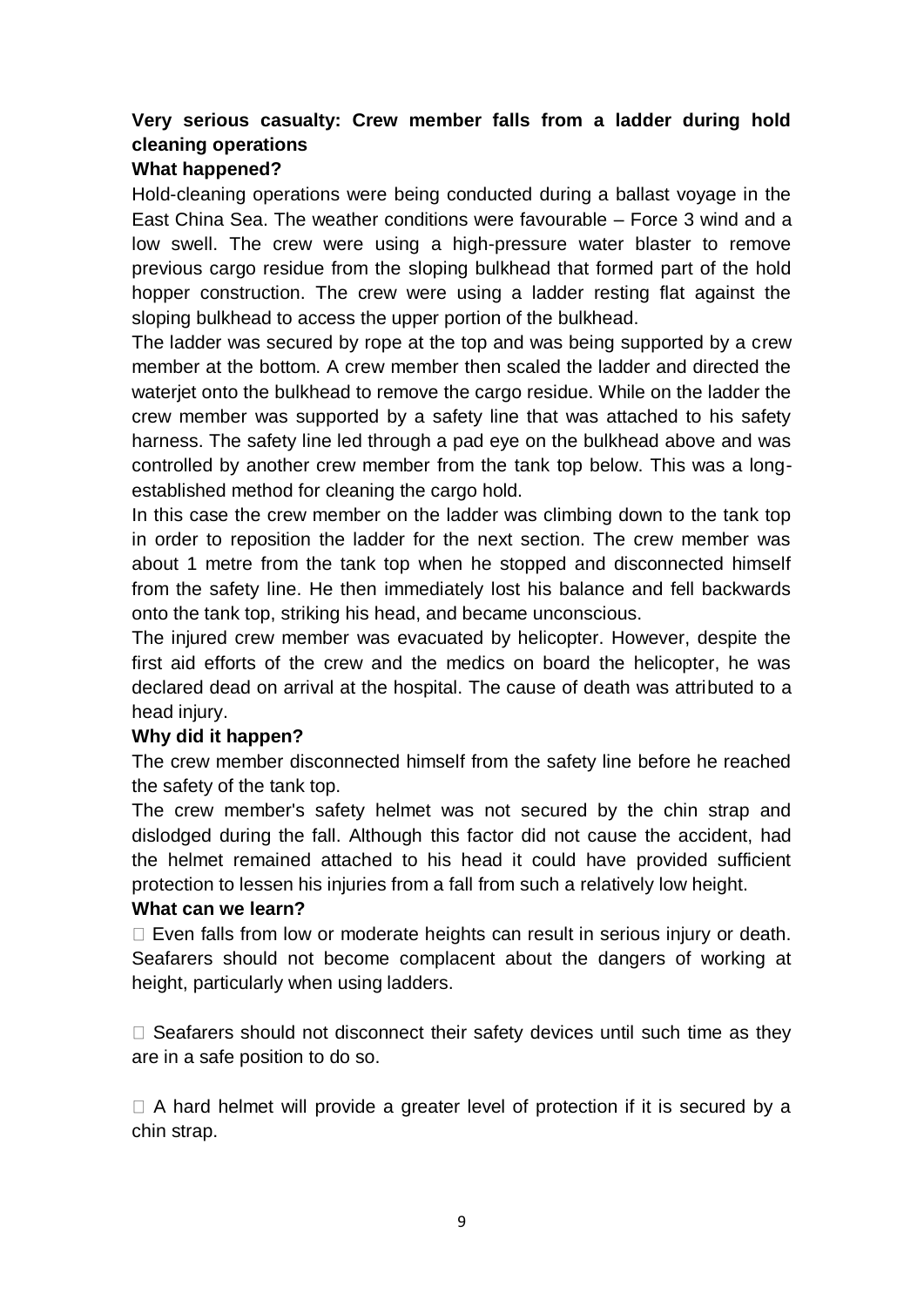$\Box$  There is an element of risk when seafarers are working with ladders of any description. While ladders are necessary for providing access, it is not considered good safe industry practice to use them as a work platform.

#### **Who can benefit?**

Seafarers, ship managers, ship owners, ship operators.

# **8 FATALITY**

# **Very serious casualty: Crew member falls overboard while lashing log cargo in port**

#### **What happened?**

A bulk and log carrier was loading logs at an anchorage. Loading logs on deck above number one hold were complete. The ship's crew were lashing the logs above number one hold while loading continued at other holds.

While lashing, one of the ordinary seamen fell overboard into the sea. Another member of the deck crew jumped into the water to search for the ordinary seaman. Despite an extensive search over several days, involving several other vessels, the ordinary seaman was never found.

#### **Why did it happen?**

What caused the ordinary seaman to fall overboard was not established. He was wearing coveralls, gloves, a safety helmet and studded overshoes.

The ordinary seaman was not an experienced seaman and, not only was he not experienced in log lashing operations, he had received no training or briefing from senior crew members as to the risks involved in working on log stacks.

No guard lines or rails had been erected and nor was the ordinary seamen wearing a safety harness attached to an appropriate fall arrestor, so there was nothing to prevent or arrest his fall when he fell from the log stack.

The ordinary seaman was not wearing a lifejacket or buoyancy aid to aid his survival when he fell into the sea.

Nothing in the ship's safety management manual required the crew to rig safety lines or wear safety harnesses when working on top of log stacks.

#### **What can we learn?**

 $\Box$  Working on top of log stacks is a risky operation that involves working at height. Crew need to take all necessary precautions to mitigate the risks involved.

 $\Box$  When working at height on top of log stacks, crew should be protected at all times by either guard lines or safety harnesses attached to an appropriate fall arrester system.

 $\Box$  When working near the side of the vessel on top of a log stack, crew should be wearing an appropriate buoyancy aid to improve their chances of survival should they fall overboard.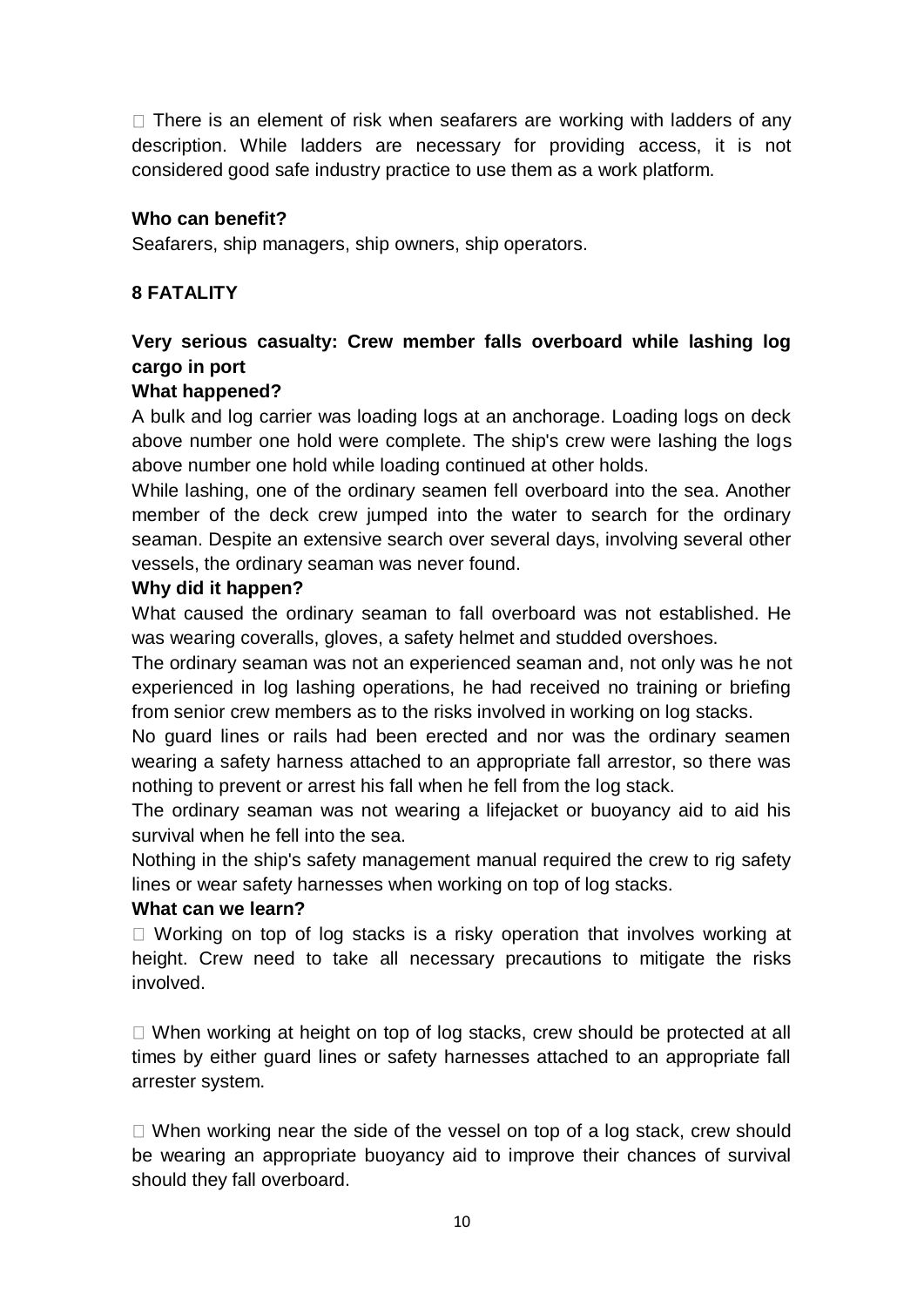$\Box$  Safety begins at the top with management. A ship's SMS should be underpinned by a robust risk assessment, where hazards are identified and measures taken to mitigate the risks.

## **Who can benefit?**

Seafarers, ship managers, ship owners, ship operators.

# **9 FATALITY**

## **Very serious marine casualty: Crew member hit by crank handle What happened?**

A 16,000 GT bulk carrier was waiting at the anchorage for berthing when the ship's crew were involved in a routine abandon ship drill. The enclosed davitlaunched lifeboat was being recovered when it failed to operate. The ship's electrician was summoned to the boat deck to identify the reason for the winch controller's failure. In the interim, the master instructed the bosun, ordinary seaman (OS) and another crew member to recover the boat manually. The crew inserted the manual crank handle to hoist the boat. The electrician, on being told by the bosun about the motor, went to the switch board location to restore the power. At the lifeboat deck, the motor started to turn. Along with it, the manual crank handle, which was still inserted into the hoisting slot, turned a few rounds and hit the bosun and the OS who were standing in close proximity to the handle. The bosun received injuries to his skull as the rotating handle struck his head while the OS sustained minor bruising to his hip. The bosun succumbed to his injuries at the local hospital.

#### **Why did it happen?**

The lifeboat's electrical system was found to have been bypassed to overcome an inoperable or malfunctioning limit switch so as to facilitate the winch motor to operate during a previous repair. In order to restore the power, the electrician had to bypass the existing jumper or short circuit, thereby compromising the safety interlock which was designed to prevent accidents. During this process the lever for hoisting remained engaged in the stowed position while the bosun and the crew continued to hoist the boat manually using the manual crank handle. This condition allowed for the winch to operate when the electrician restored power to the breaker.

The crew on board the vessel were not well versed with the interlocking system of the lifeboat. Although the manual and drawings of the lifeboat system contained instructions and warnings, there were no warnings at the operation area to warn the users of hazards that may occur during launching / recovery of the lifeboat.

There was inadequate supervision of the boat deck when the officer in-charge left the station to look for the electrician. A routine drill recovery process was not upgraded to a high-risk operation when the hoisting mechanism failed to operate.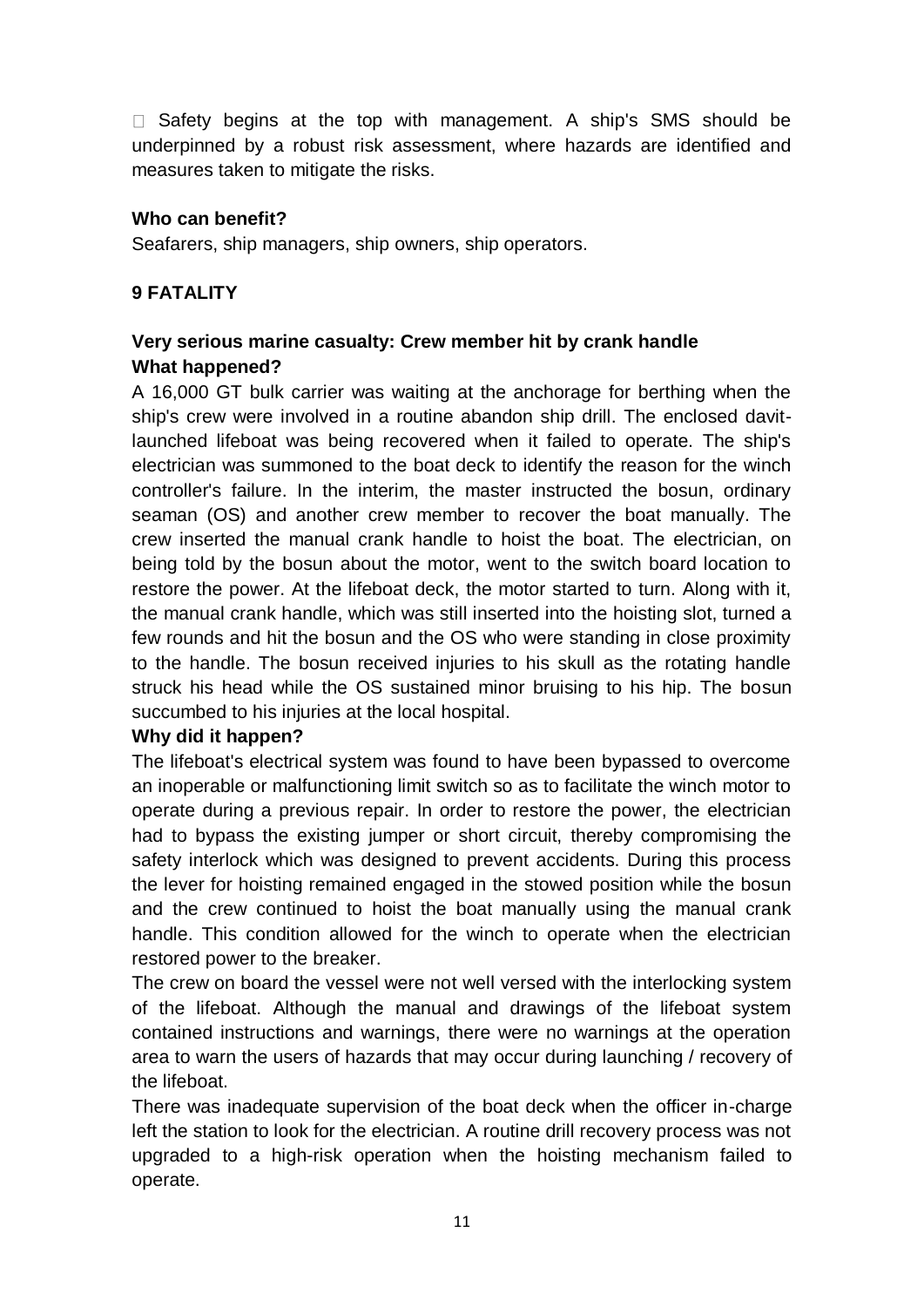Despite the conduct and participation of crew in routine and regular safety drills, familiarity of alternative recovery modes was not routinely exercised.

## **What can we learn?**

 $\Box$  Crew must fully understand the operating mechanism of the equipment on board the ship and ensure that safety interlocks are not bypassed under any circumstances.

 $\Box$  Work performed by shore contractors must be supervised by the ship's staff and verified.

 $\Box$  Manufacturer's instructions and warnings must be strictly taken into account when formulating procedures for compliance.

 $\Box$  Work on board should be constantly assessed and adequately supervised in order for appropriate mitigating measures to be introduced.

## **Who may benefit?**

Seafarers, ship owners and operators, ship designers.

## **10 FATALITY**

# **Very serious marine casualty: Crew member hit by falling plate What happened?**

A 12,000 GT chemical/products tanker was waiting at the anchorage for her next port orders, on completion of loading of chemical.

The engine room crew commenced preparation for some fabrication work. The work involved shifting of steel plates to the engine room workshop to fabricate rail guards for the ship's crane.

The 11 plates had been stowed vertically against an engine room structure in the compartment next to the steering gear room, and held together with steel cables to prevent them from falling down. Three personnel from the engine room, of which two were engineer officers and one engine room seaman, began removing the steel cables. As the cables were removed, the vessel experienced some rolling as a result of beam seas and the plates fell towards the crew.

While the two officers stationed at each end of the plate managed to move out of the way of the falling plates, the seaman who was in the middle of the plates could not. The plates, weighing about 900 kg, fell on the seaman causing multiple injuries. The seaman was evacuated from the engine room using a stretcher and transferred to a speed boat arranged by the agent to be taken ashore for treatment. Attempts to resuscitate the seaman were unsuccessful and he died of his injuries on the way to the hospital.

A tool box meeting had been conducted by the team prior to the task.

## **Why did it happen?**

The vessel had anchored at the outer anchorage awaiting orders. The anchorage did not offer protection from seas and swells as compared to the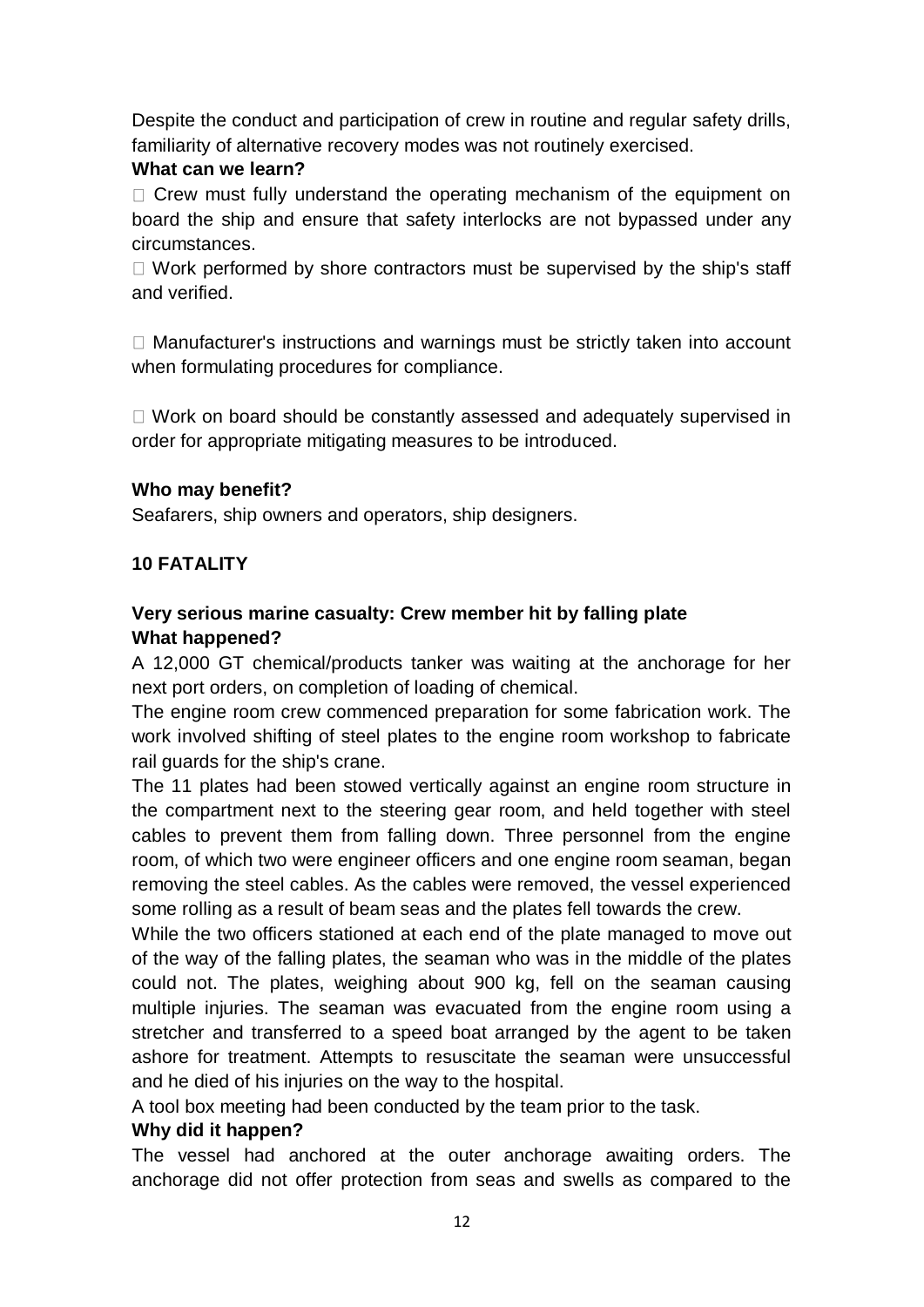inner bay anchorage. Although the harbour rules conveyed through the agent to the vessel instructed vessels not to perform dangerous tasks that required movement of heavy equipment due to the open nature of the anchorage,

the tool box meeting conducted by the vessel's crew did not take account of the location where the vessel was so that appropriate risk mitigating measures could be implemented to minimize the risk of injury if the task had to be undertaken.

The steel plates were stowed in the vertical position with a small inclination angle, instead of the horizontal position (flat on deck), causing risks of the plates falling abruptly when the cables used to secure them were released. **What can we learn?** 

 $\Box$  Ship management companies' safety management system procedures regarding the planning and carrying out of the activities of storage and movement of weights on board, associated tool box meetings and risk assessments should be reviewed and take into account the vessel's location in port and at sea.

 $\Box$  Crew should be aware of risks on board and adopt safe work practices at all times.

# **Who may benefit?**

Seafarers, ship owners and operators.

# **11 FATALITY**

# **Very serious marine casualty: Crew member caught by rope What happened?**

A 21,000 GT chemical/products tanker was approaching the berth under pilotage with the assistance of tugs. The forward tug was to be released from the tanker's bow as the vessel was required to turn to starboard. The tug line's eye had been secured to the bollard on the forecastle. The eye had a messenger rope attached to it. The tug's line was slackened to facilitate its release.

The ordinary seaman (OS) eased the rope out through the closed chock (Panama Lead) and had taken a turn of the messenger rope around the bitts. As the tanker's turn to starboard for berthing continued, and the tug's line was in the water, the messenger rope's exit speed from the closed lead started to increase.

The officer in charge of the mooring operation warned the OS to step clear from the messenger rope. The OS moved between the bitts from port side to the starboard side, as rope's speed around the bitt quickened. He fell on the deck and was dragged with the rope entangled around his leg. His body hit a structure near the single point mooring chain stopper before he was dragged overboard through the Panama Chock. The OS was recovered from the water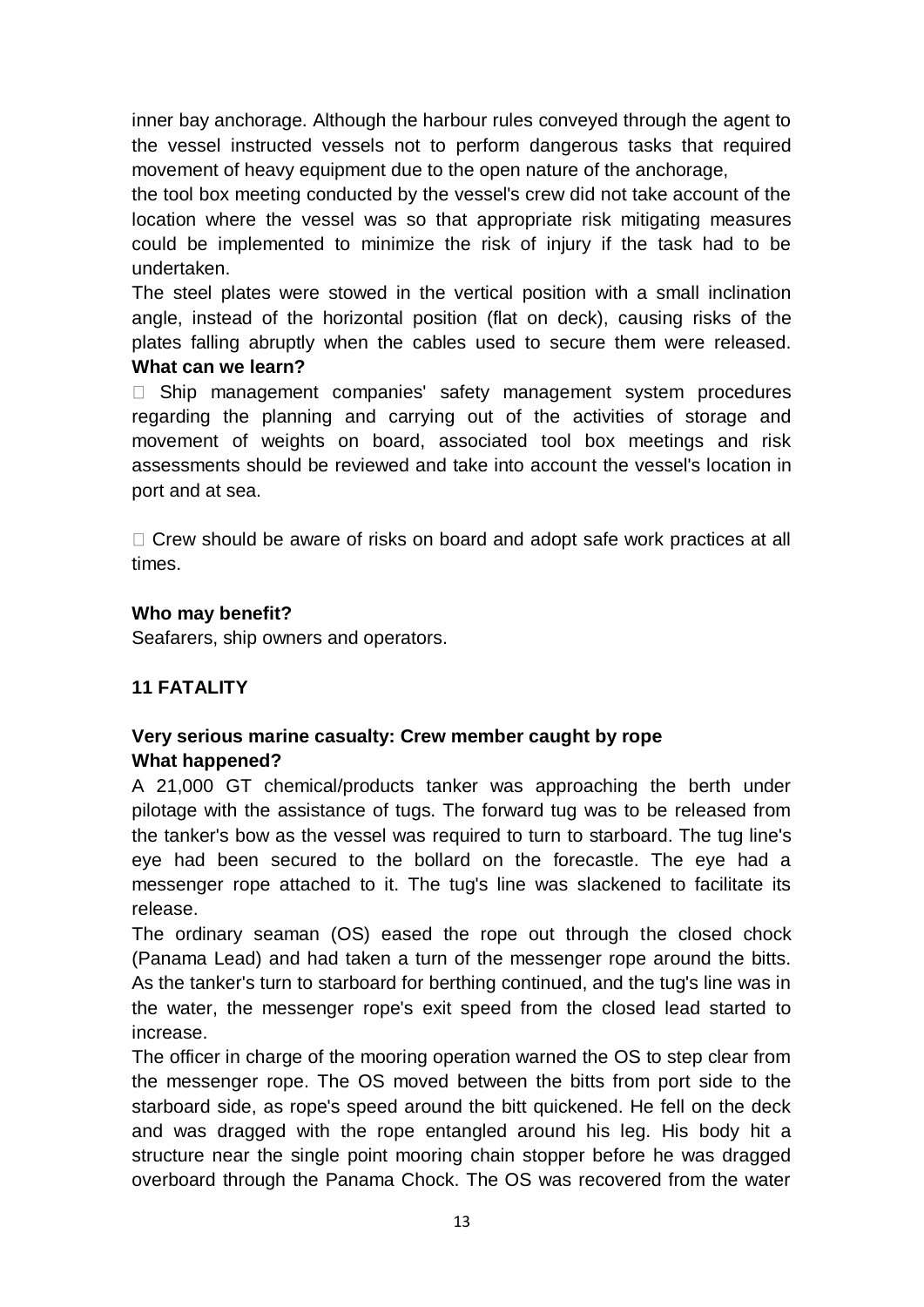by the tug boat, and received first aid and CPR. Emergency services subsequently transported the OS to hospital, but the OS died the next day.

# **Why did it happen?**

The messenger rope's speed increased as a result of the increasing separation between the vessel due to the vessel's sternway and moving away from the tug's position, thereby increasing the relative distance between the two vessels. This increased speed of the messenger rope was not anticipated by the crew of the vessel, as the OS continued to hold on to the messenger rope's end.

When the officer in charge instructed the OS to step clear from the rope, the OS hastily moved to another location, but fell on deck. The long messenger rope's slack likely caught his leg as the rope's exit continued dragging him towards the Panama Chock and then overboard.

Although the company's safety management system manual (SMS manual) established that tug lines must be let out in a controlled manner so that they do not fall onto a tug boat's deck or to avoid it becoming entangled with the propeller, the dynamic situation of tug separation was not anticipated. The officer in charge did not instruct the OS to keep a safe distance from the messenger rope's turn, such as tending the rope from the end, in case unexpected tension on the messenger rope occurred, which would have allowed for a safety margin in case of unexpected increase in the rope's exit speed.

# **What can we learn?**

 $\Box$  Shipboard operations are extremely dynamic in nature. Mooring operations of all kinds, including those involving tugs, should be undertaken with utmost care. All personnel involved must fully understand the various possible scenarios that can occur, owing to their dynamic nature.

 $\Box$  Specific and clear instructions must be given beforehand, as a part of a prejob brief and a person in supervisory capacity should always assess risks and anticipate that circumstances and situations could change, so that mitigating measures can be communicated timely to members of his/her team.

## **Who may benefit?**

Seafarers, ship owners and operators.

# **12 Capsizing**

# **Very serious marine casualty: Capsize of vessel followed by grounding What happened?**

A dry cargo vessel loaded cargo. On completion she sailed for bunkers. As approaching port, the vessel developed a severe port list due to cargo shifting and subsequently water entered the engine room via a weathertight engine room escape door being left open. This exacerbated the list and the crew abandoned ship. The main engines were left running and this caused the vessel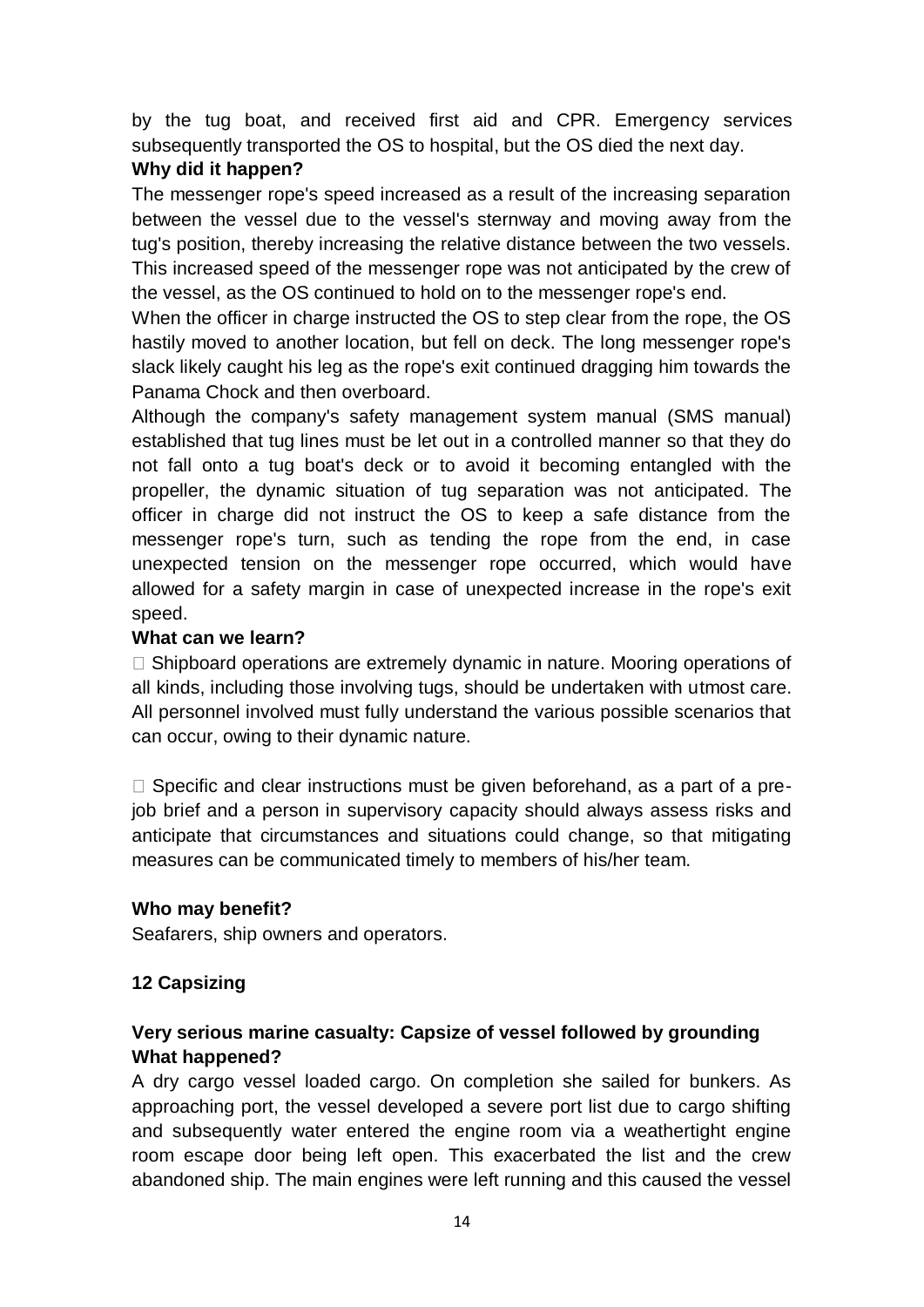to make circles and make boarding very difficult if not impossible. Eventually this led to the vessel's grounding on a shoal where she became a constructive total loss.

It became evident during the accident investigation that the cargo was not stowed and secured as required by the vessel's cargo securing manual.

#### **What can we learn?**

 $\Box$  The importance of following the instructions contained within vessels' cargo securing manuals when securing a cargo prior to proceeding to sea.

 $\Box$  The need to ensure that all weathertight doors are kept closed and properly secured while a vessel is underway.

 $\Box$  If the correct abandonment procedures had been followed and the main engines shut down, the vessel may not have run aground and become a total constructive loss.

## **Who can benefit?**

Seafarers, ship owners, insurers

#### **13 Fire**

# **Very serious casualty: Fire on board a ro-ro ferry (initiated on open ro-ro cargo space main deck), 11 persons deceased, 22 persons missing What happened?**

A very serious fire broke out on board the ro-ro passenger ship during navigation.

The smoke was first seen through the bridge windows. An AB was sent to check the condition and the AB informed the bridge that a truck had its engine running and was generating some smoke (engine running for the reefer container).

There was a fire alarm from the Deck 4 garage. The master saw flames coming out the windows abaft of the lifeboat. The master ordered the activation of the drencher pump. The first engineer confirmed the drencher pump was started. However, based on the evidence collected during the investigation, the valves of Deck 3 instead of those of Deck 4 were opened. Then the first distress signal was launched. The fire team could not approach the fire scene because of smoke and heat.

The engine staff left the engine room themselves, and not by the master's order. The quick closing valves were closed. The main engine was then stopped due to fuel oil cutting off.

At the time of the accident, No. 1 and No. 2 generator engines were working in parallel. The generator engines stopped due to the engine room being full of smoke and there not being sufficient oxygen for the combustion of the engines, thus resulting in a blackout. The emergency generator started automatically, but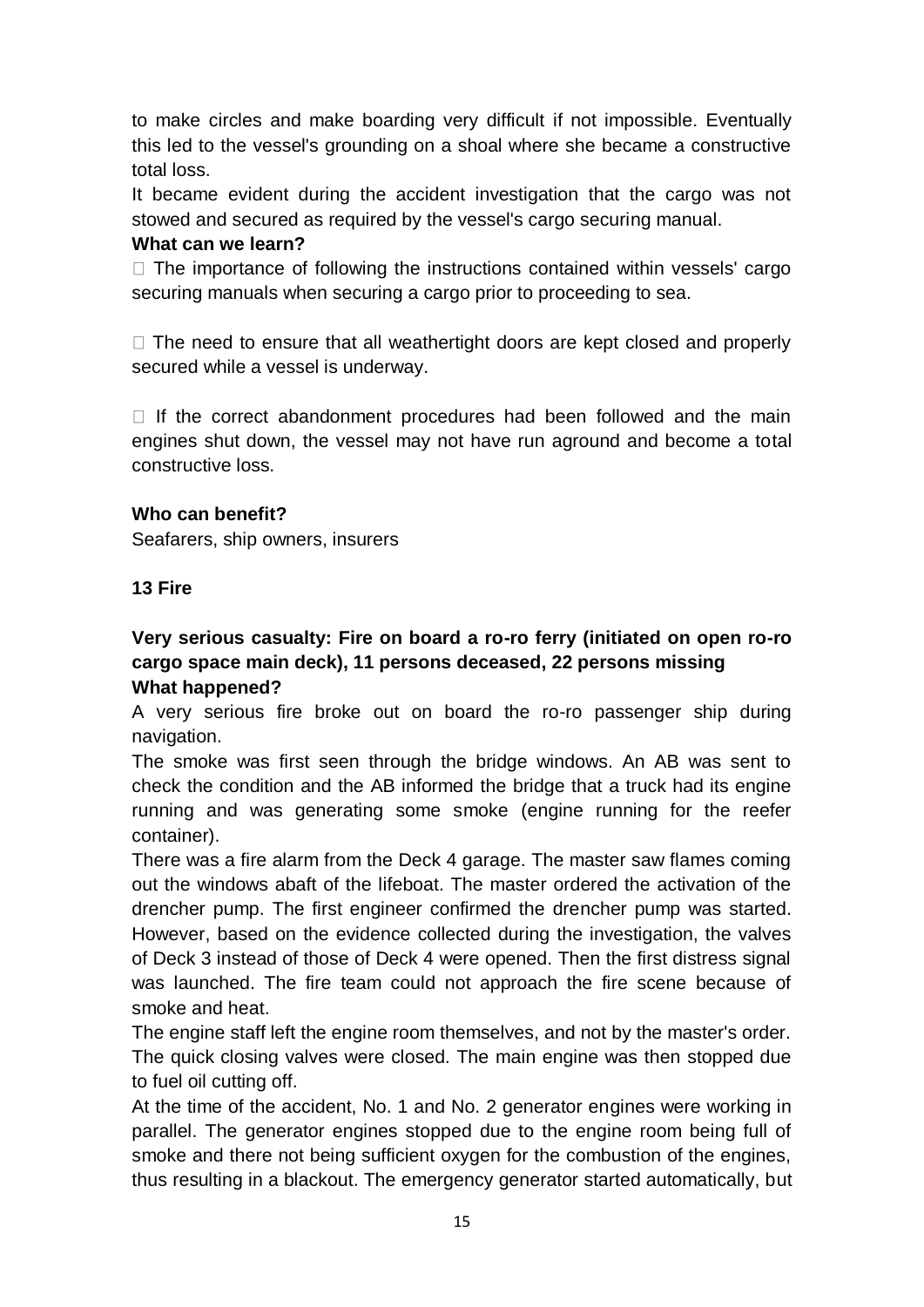could not be on load to supply electricity. The chief engineer and the electrician tried to put the emergency generator on load manually, but in vain.

The fire developed and spread into a severe situation within a short period of time at the starboard side and therefore all starboard side evacuation means could not be used. The port side lifeboat carrying 88 persons was launched into the sea by some crew members without a specific order by the master. Also, the port side liferafts were launched into the sea directly by the passengers without being ordered by the master. The vessel carried 417 passengers, 55 crew members and at least 3 ascertained illegal immigrants. People were rescued by the ships which arrived at the accident area, the Coast Guard, the Navy and the Air Force. There were 11 persons deceased and 22 missing. Eighty-eight of the 452 survivors were rescued by lifeboat or liferaft; the remainder were rescued by helicopters and patrol vessels sent to the spots.

#### **Why did it happen?**

The vessel was not properly informed of the specifications of the vehicles to be loaded and the accurate passenger list. Also, the master and the chief mate just followed the procedures of the company's SMS manual to collect the supplied information of the vehicle's cargo; they did not intend to ask for and to collect sufficient information of the vehicle cargo, including the refrigerator truck, in advance to prepare the loading plan and to place the vehicles in the most suitable position by considering the possible adverse sea and weather conditions. During loading, they did not verify a suitable position for connecting the power supply to the refrigerator truck. The lashing of vehicles was not really made in a perfect way and was incomplete in several points as per the requirement of company procedure. The refrigerator truck kept her main engine running for the refrigerator instead of by using the ship's power might cause overheat and fire. The patrol could not find the fire on time; even the duty person passed the fire initiating area, and firefighting teams found it difficult to enter the garage area because the vehicles were parked close to each other. The fire was developed to such huge dimensions due to the wind blowing at the side openings.

The correct valves of the drencher pump for Deck 4 were not opened; the valves of Deck 3 were opened instead. After a few minutes they became unusable, as the main power supply disconnected – probably because of the damage by fire to the exposed cables on the ceiling of Deck 4. Then the drencher system could be powered by the fire emergency pump with insufficient water to effectively extinguish the fire.

The emergency management was in confusion on board the ship after the fire spread. The crew members often acted out of personal initiatives, which were neither agreed upon nor ordered by the captain, also during the evacuation operations; The engine room staff left the engine room after 10 minutes without a specific reason and without informing the master and/or the navigation bridge; they also closed the fuel supply to the main engine without confirmation of the master. As a result, it was not possible to take any further measure to mitigate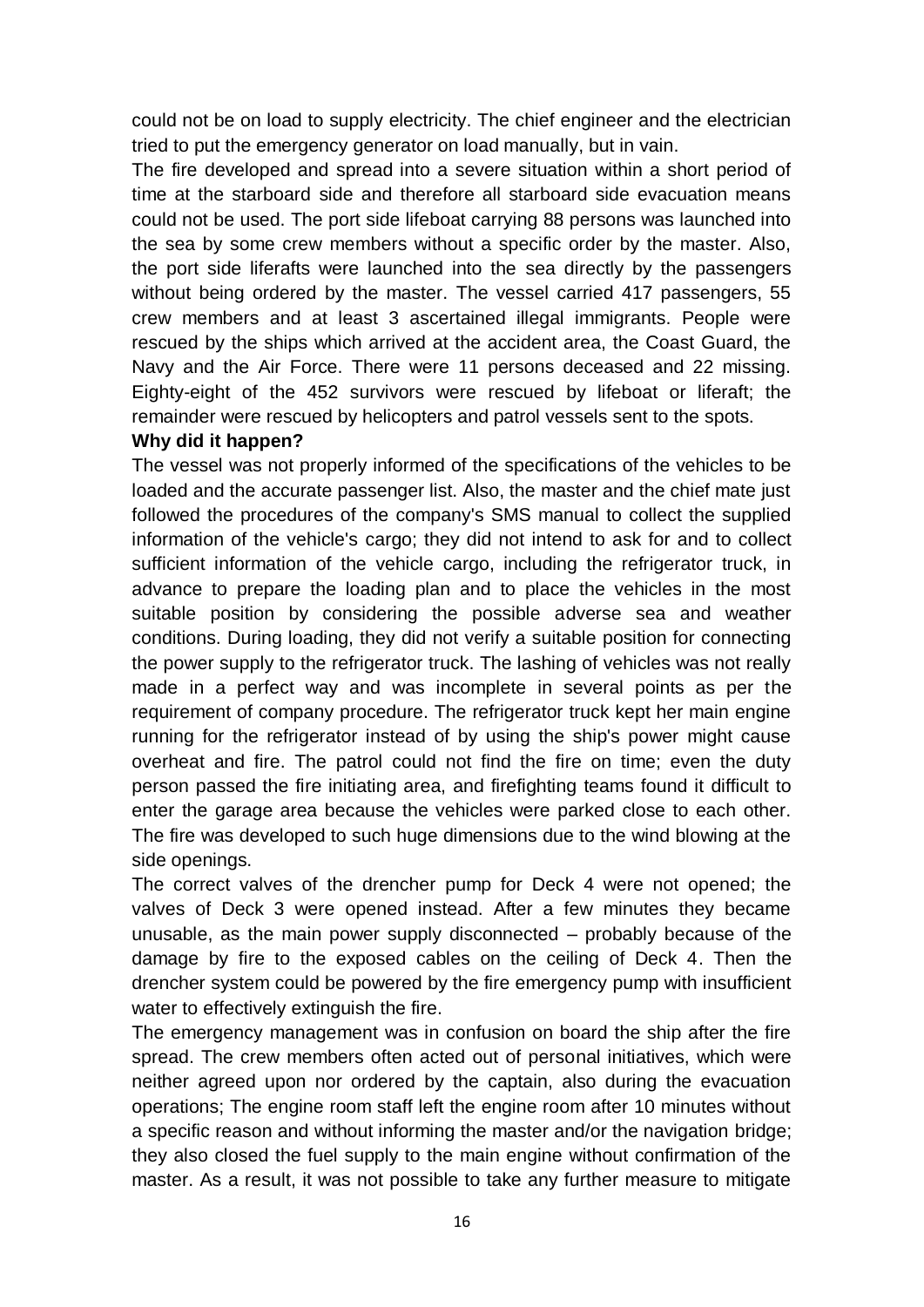the fire's devastating effects by operating the stretcher drencher system or to recover the main electrical supply of the ship.

It was not clear how the order of abandon was given by the master; the crew members operated the lifesaving and rescue appliances and arrangements without the master's abandon ship order. It may be related to the impact on the crew members' behaviour due to the stressful situation generated by the fire. As starboard survival equipment was damaged by fire flame, and the disorder of the management on operating the MES, the MES of 101 persons' capacity was not used for evacuation. Most persons' evacuation was through air rescue means.

The firefighting system could not be used after the blackout, then the emergency fire pump could not supply appropriate water for the drencher system.

Reefer trucks remaining in operation in the garage area during the voyage are serious fire risks, the internal combustion engines of the reefer units which are not permitted to operate during the voyage, but they can start automatically if a ship's power supply is lost. The patrol crew member found the reefer truck without connecting ship's power and the combustion engine was running, he reported to bridge. This was not considered important or dangerous by the crew, even though it indicates a problematic operation of the reefer engine. Therefore no actions were taken, such as calling the driver of the reefer to stop the operation or enhance the monitoring of the area.

#### **What can we learn?**

 $\Box$  The loading of vehicles was not properly carried out. The master/chief officer should collect sufficient information to prepare a suitable loading plan with consideration of adverse weather conditions and prevention of fire. The company should review the procedure for the loading of vehicles and communication amongst different parties (ship, charter party and terminal). A detailed list of cargo should be provided in advance for preparing the stowage plan on considering the reefer truck to be connecting the ship's power supply, and a completed list of passengers should be provided before departure.

 $\Box$  The training and education of the crew was insufficient. It was found that wrong deck valves were opened for the drencher pump and there was lack of control of passengers by the ship's crew during evacuation. The company should strengthen the training of ship crew for emergency procedures.

 $\Box$  Pursuant to the SOLAS regulation III/13.1.5 "Each survival craft shall be stowed: as far as practicable, in a secure and sheltered position and protected from damage by fire and explosion". The lifesaving appliances at the starboard were damaged shortly after the fire. The company and the shipping industry should review the placements of the lifesaving appliances, taking into account the large side openings of the open decks of the vessel, with the aim of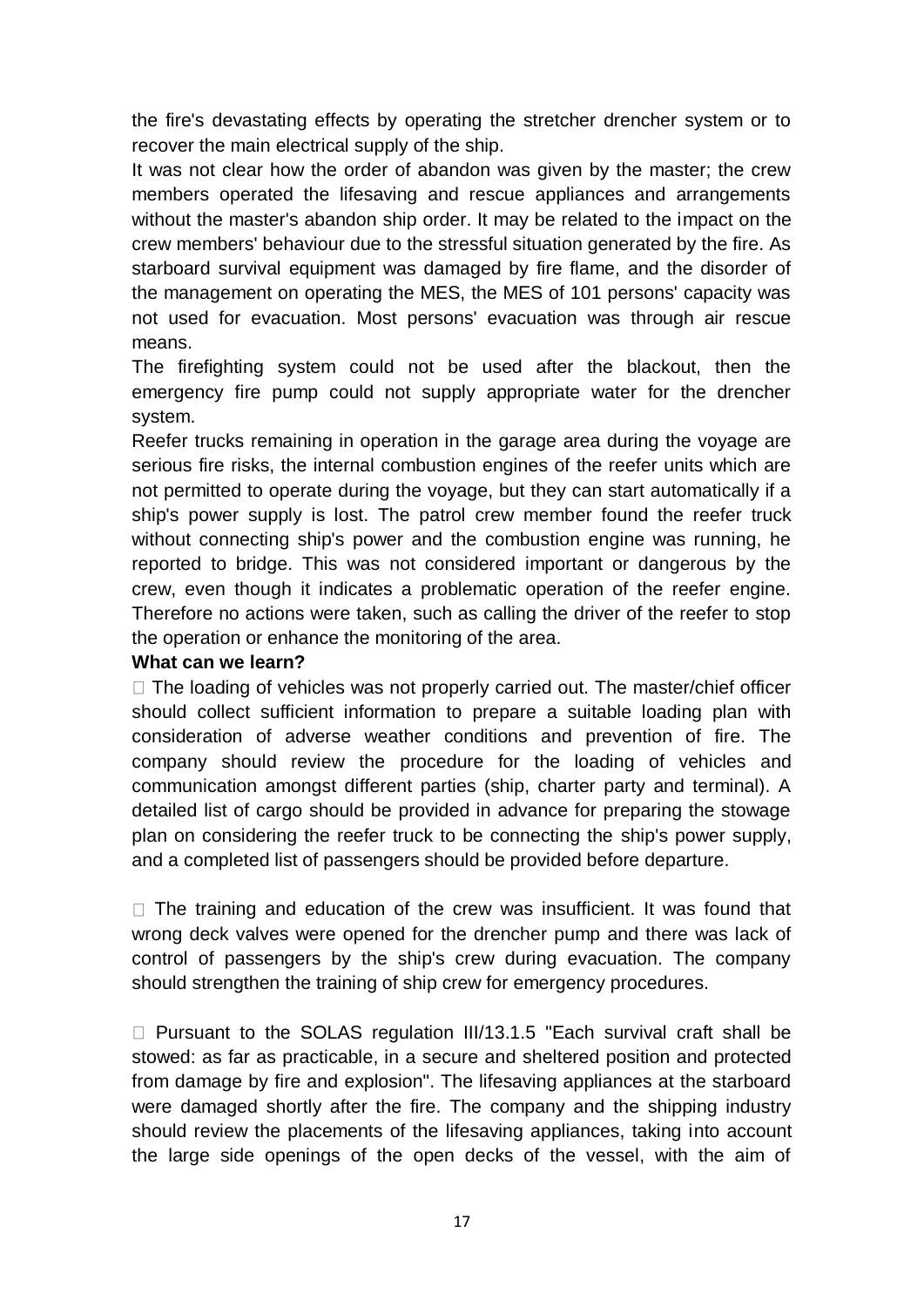preventing lifesaving appliances from being easily damaged in the event of a fire.

 $\Box$  The crew members did not report their findings during the patrol – such as the reefer truck running its engine without the power cable being connected to the ship's power socket, and some vehicles not being lashed as required. The crew's patrol was not effectively conducted as there was not enough passage gap for the crew entering the garage due to the stowage of vehicles, and the officers silenced the fire alarm without further confirmation of the fire alarm being a faulty alarm. Existing procedures need to be integrated to improve the efficiency and effectiveness of patrols in the deck garages, particularly before the ship departure, in order to avoid security problems.

 $\Box$  On the garage deck with side openings, the efficiency of the fire detecting system and fire protective system might have been affected by the uncontrolled inflow of external air/wind. The areas of collective rescue means (including the MES and evacuation station as defined by SOLAS) should be passive protected by considering any hull openings of ro-ro areas, so as to prevent direct contact with open flames in case of fire. The minimum sufficient distance between the vehicles in the garage should be considered for enabling the operational and safe passage of the fire-fighting team.

## **Who may benefit?**

Seafarers, ship owners and operators, ship designers.

# **14 Occupational accident**

## **Very serious casualty: Crewman lost his life caused by hitting his head on a sharp-edged object in the changing room What happened?**

The casualty was the second engineer who went for a coffee break after the vessel was alongside the oil jetty. The accident was an unfortunate accident; there was no indication that either external influences (movement of the vessel) or existing medical conditions played a part in the incident. Based on the autopsy report and environment analysis, it is likely that the second engineer had crouched down, maybe tying his bootlaces, and then stood up. The evidence seemed to indicate that upon standing up, the second engineer was banged with considerable force on the right side of his forehead by the sharp edge of the robust towel rail. Further injury to his head was caused by him falling down and led to his death.

## **Why did it happen?**

The towel rail with sharp edge was fitted with a risk of hitting the head while the person takes actions of change in the change room. The crew member hit his head heavily on the towel rail by imprudent movement.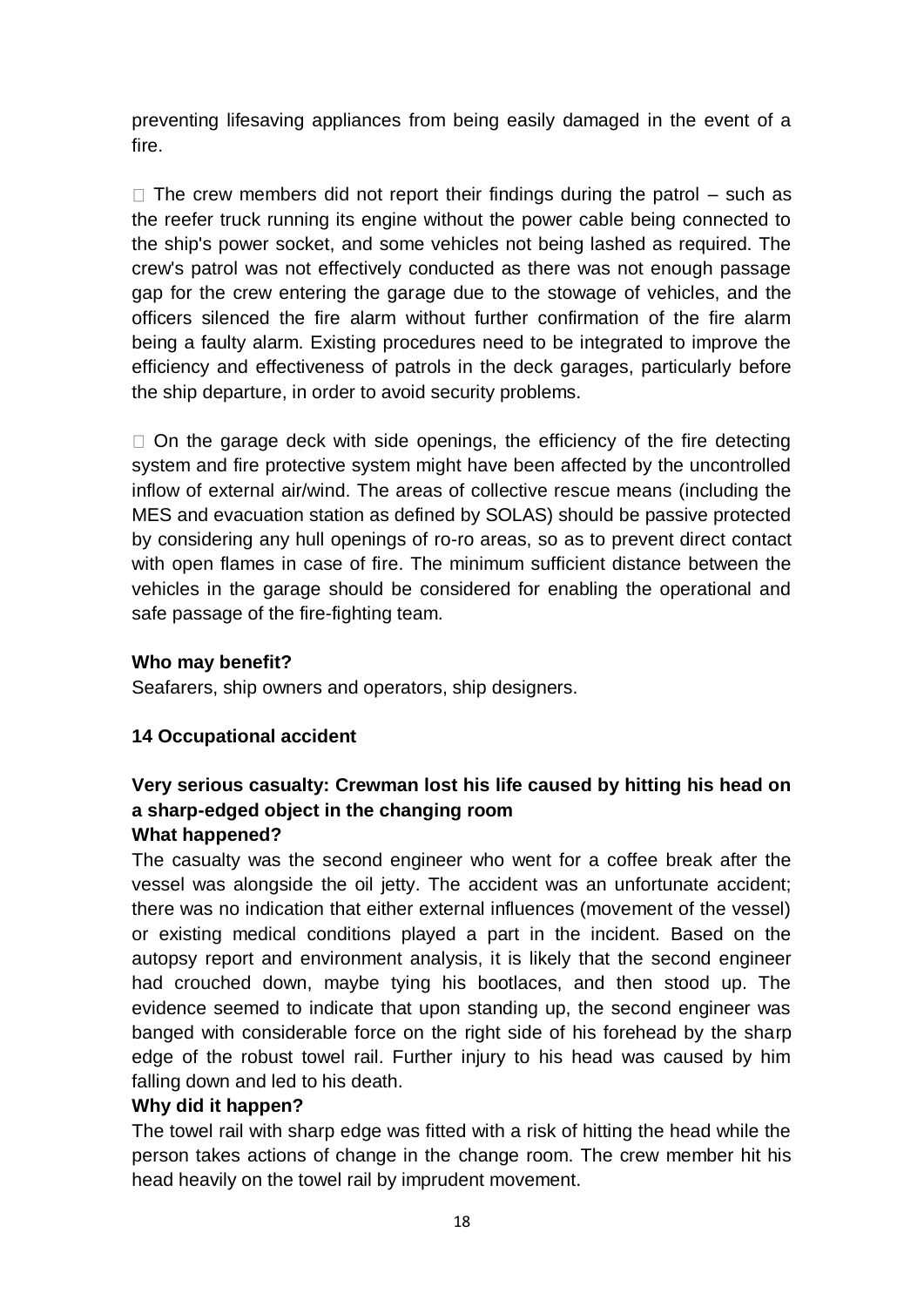#### **What can we learn?**

 $\Box$  The operators carry out risk assessments of areas with fitting at heights of between 1.2 to 1.8 m which jut out into areas normally used by personnel. These assessments should evaluate the potential risks of each individual fitting to the persons using the space.

 $\Box$  Any fitting judged to have the potential of causing injury to a person or persons using the space, by causing them to trip or stumble while in the space, should be removed or rendered safe. Ergonomic design / redesign in the changing room reflected from the contributing factors of the incident in the perspective of occupational safety.

#### **Who may benefit?**

Seafarers, ship owners and operators, ship designers.

## **15 Occupational accident**

# **Very serious casualty: An able seaman was crushed to death between two cargo containers**

#### **What happened?**

A crew member (able seaman (AB)) lost his life by being crushed between two cargo containers when a fork-lift driver was conducting a manoeuvre to avoid the lifted container striking an adjacent stack of containers and in preparation for loading it onto a waiting trailer.

## **Why did it happen?**

The AB was probably unaware of the fork-lift truck driver's intention to manoeuvre the container in preparation for loading it onto the waiting trailer. It is therefore unlikely that he anticipated the container would subsequently move towards him.

The fork-lift driver did not anticipate that the AB would move forward to remove the container's twistlocks before he had realigned the container and had given a signal for him to proceed.

The locally arranged signalling procedure was not effectively briefed and enforced, and was potentially unsafe in that it did not require the fork-lift driver to stop his vehicle when the twistlock operator was no longer in his field of vision. The routine nature of an unsighted crew

member to remove the twistlock between containers, and the informality and lack of enforcement of the locally arranged signalling procedure, introduced complacent practices on

board the ship. This lack of a safe system of work led to an ambiguous situation where two operators on the same task had different expectations of each other's actions.

The locally arranged signalling procedure did not feature in the ship's SMS, was not covered in the familiarization process and was neither briefed nor enforced,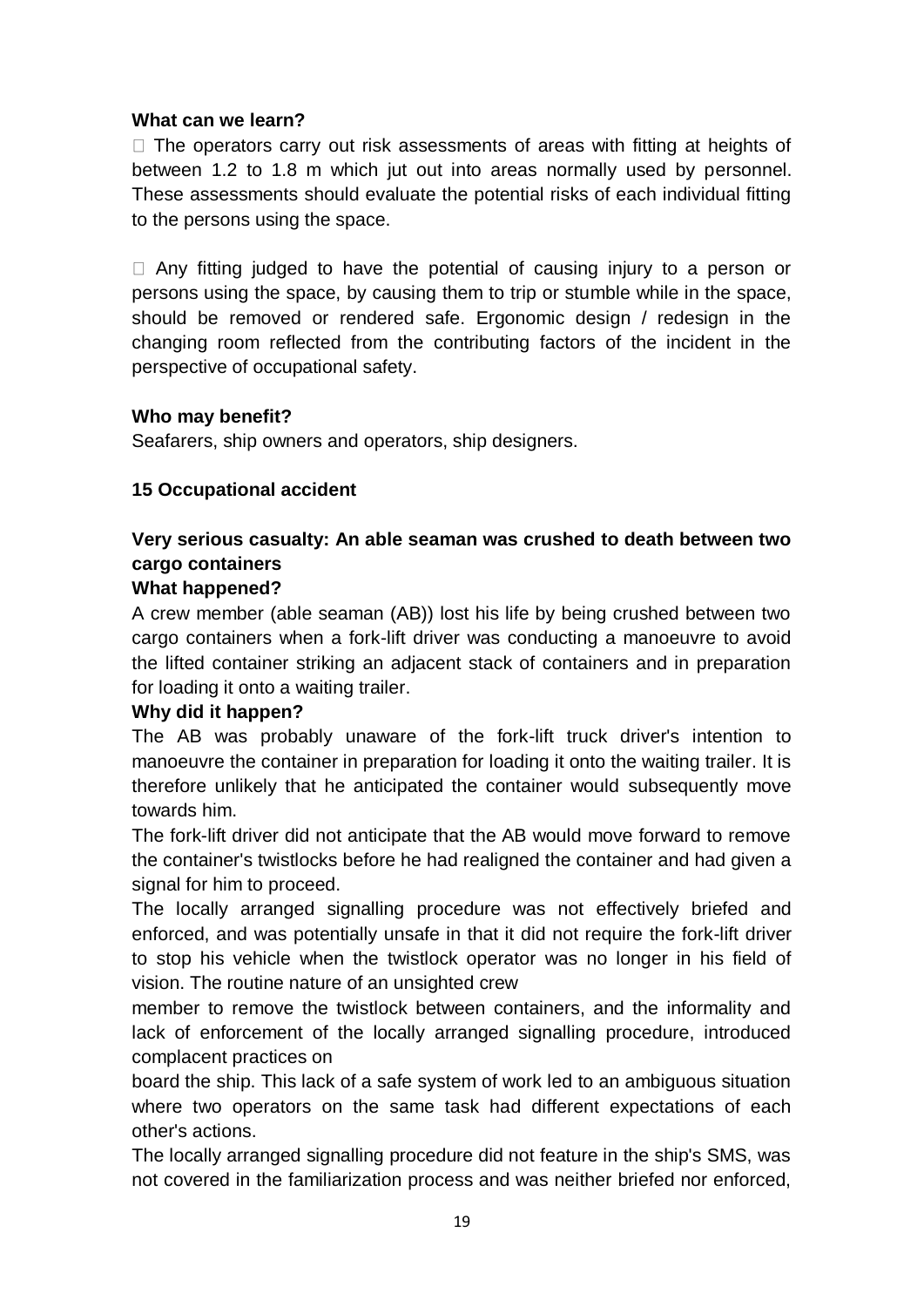suggesting that an underlying cultural safety issue existed within the company. The SMS risk assessment related to working was insufficient. It did not identify the specific hazard of a crew member being crushed by a moving container, or the need to address the risk of an unsighted crew member being positioned in the container's path.

#### **What can we learn?**

 $\Box$  Implementation of SMS procedures should be strictly fulfilled: some procedures were not implemented according to the ship's SMS, e.g. briefings were not carried out by the C/O to the twistlock operators and vehicle drivers.

All aspects should be assessed in the risk assessment: there was no identification of specific hazard of a crew member being crushed by a moving vehicle or container; and no address of an unsighted crew member being positioned in the container's path.

 $\Box$  Communication between ship crew and embarked vehicle team and locally arranged signalling procedure should be maintained. The SMS should be reviewed to include safety needs of cargo operations, e.g. the 'Cargo Operations Procedure' needed to take account of the other employers' (the embarked team of drivers) risk assessments. The company was required to provide proper familiarization to new personnel, including the embarked team of drivers, on their respective duties.

 $\Box$  It requires more precaution because the limitation of using closed-corner trailers necessitated crew members working in close proximity to suspended containers. Small gaps between containers stowed on the deck and the use of trailers with rear bumpers required fork-lift truck drivers to conduct manoeuvres that were difficult for assisting crew members to anticipate.

 $\Box$  The following risks should be borne in mind: the use of a fork-lift truck for handling containers not fitted with fork pockets runs the risk of damage to the lower edges of a container; and any shift or uneven distribution of the container's internal load could cause the container to fall.

#### **Who may benefit?**

Seafarers, ship owners and operators.

## **16 OCCUPATIONAL ACCIDENT**

# **Very serious marine casualty: Fall from ladder while hold cleaning What happened?**

A bulk carrier was at anchor to carry out hold cleaning operations. The chief officer ordered two seamen to clean No.1 Cargo Hold and issued a permit to work for the activity in accordance with the ship's SMS.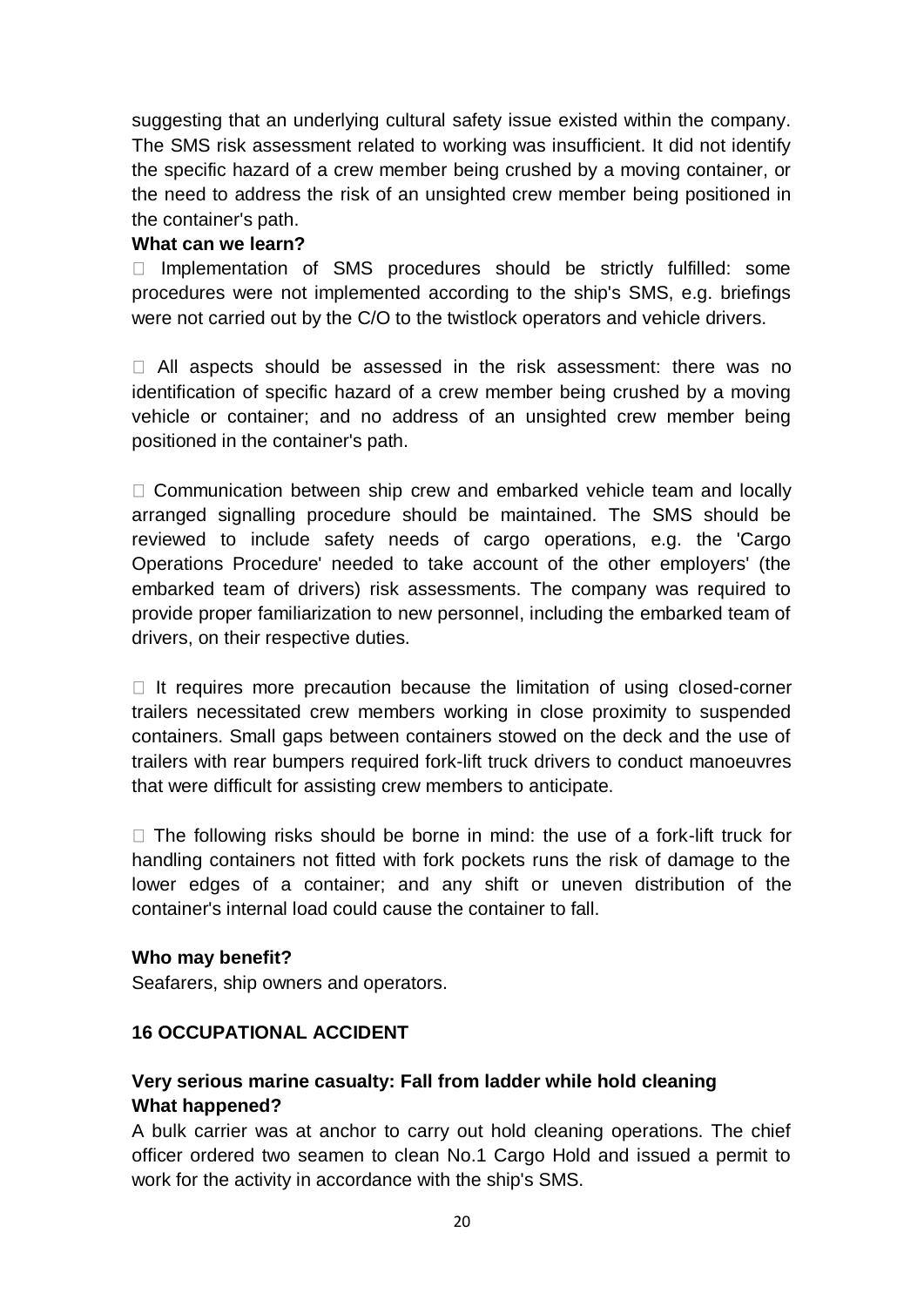The activity included the cleaning of the hold bulkhead corners by hand, which required the use of a portable aluminium ladder for working at height. One of the seamen ascended the ladder and carried out his task at a height of 4 metres above the cargo hold's tank top.

On completion of his task, the seaman, who was wearing a safety harness and lanyard, unclipped the lanyard. He then lost his balance, fell 2 metres onto the sloped side bulkhead, and then rolled a further 2 metres to the tank top.

The seaman was taken to the ship's hospital and later transferred to a hospital ashore, where he subsequently died of his injuries.

#### **Why did it happen?**

 $\Box$  There were several trip hazards where the seaman had been standing.

 $\Box$  The bulkhead against which the portable ladder was positioned was uneven.

 $\Box$  After unclipping the lanyard, there were no means to prevent the seaman from falling when he lost his balance.

 $\Box$  There was nothing in place to arrest the seaman's fall.

 $\Box$  The perception of the ship's crew was that personal care and vigilance were sufficient to avoid falling from the ladder once the lanyard had been unclipped.

 $\Box$  The activity was not supervised.

 $\Box$  The risk of falling in the cargo hold was neither specifically discussed in the ship's SMS nor identified in the ship's risk assessments.

## **What can we learn?**

 $\Box$  An activity that poses a reasonable risk of falling a distance liable to cause personal injury should be properly planned and supervised.

 $\Box$  When identifying the safety controls required to reduce a risk of falling, the hierarchical principle of 'avoid, prevent and minimize' should be applied.

 $\Box$  If a risk of falling cannot be avoided, measures are required to minimize the distance and consequences of the fall, such as the use of a fall arrestor and/or safety net or air bag.

## **Who may benefit?**

Seafarers, ship owners and operators.

## **17 COLLISION**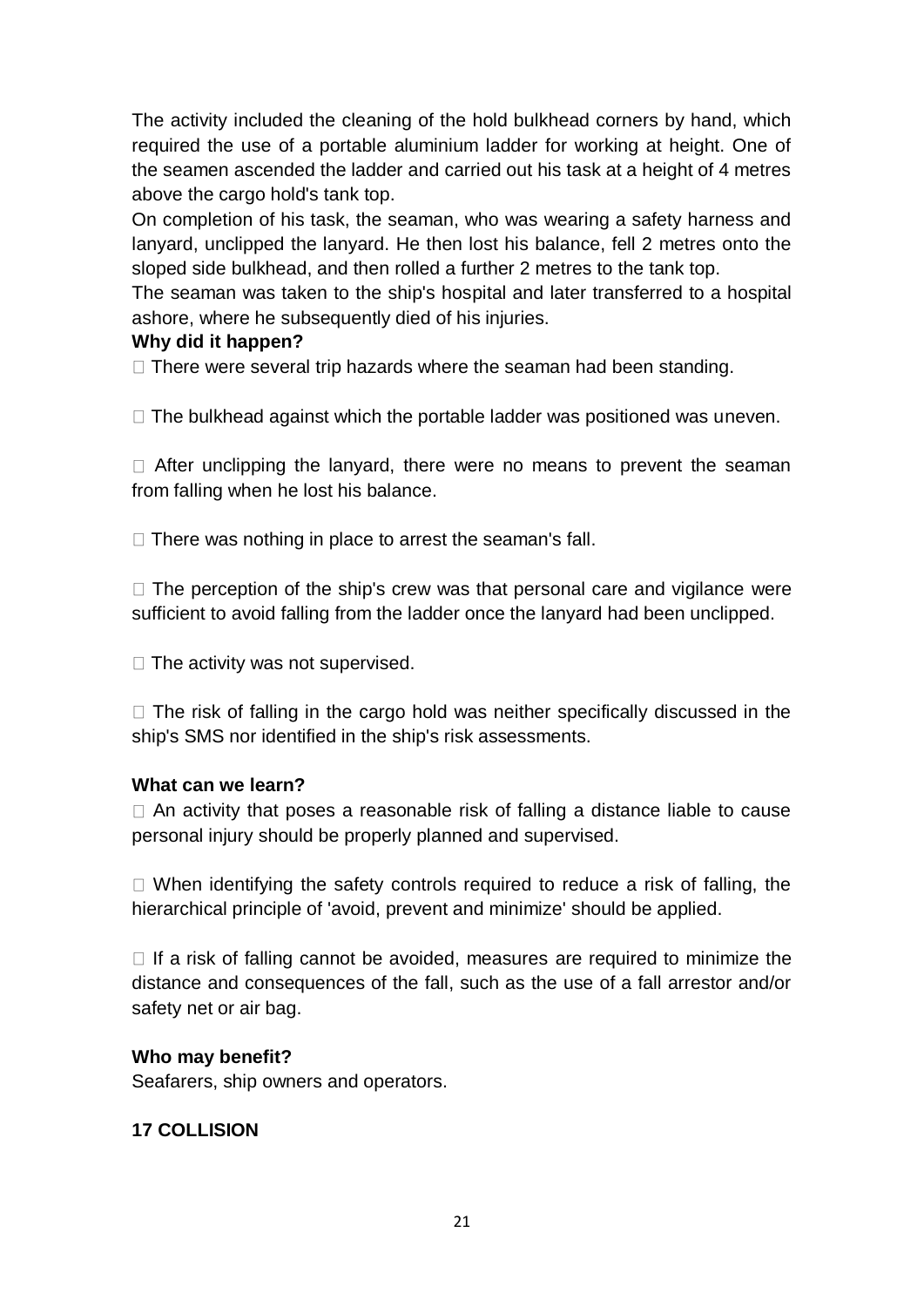# **Very serious casualty: Collision between tug boat and general cargo vessel, resulting in the sinking of the tug boat and rescue of her crew and passenger**

## **What happened?**

A 3,200 GT general cargo vessel, travelling at about 8 knots under mandatory pilotage and hand-steered by the master, collided with a 115 GT tug boat travelling at a speed of about 7 knots, steered by its AB under the command of its skipper.

The collision occurred at night, in a fairway, after both vessels had reported their respective positions and passage at the reporting point.

The master of the general cargo vessel, in accordance with his passage plan, altered his vessel's course, first by gradually moving to the centre of the fairway and then to its eastern side.

Some minutes later, the general cargo vessel's bulbous bow struck the port side midship hull of the tug boat causing the latter to lose its buoyancy and sink. Four (4) crew and one (1) passenger of the tug boat found themselves in water, where after several minutes they were rescued by a pilot boat and a rescue boat launched from a SAR vessel in the vicinity.

#### **Why did it happen?**

1. The Collision

The general cargo vessel was manned only by the master who had not arranged for a proper lookout. Her radar had detected the echo of the tug boat on the starboard side at a distance of about 8 cables, but no action had been taken to determine the passing manoeuvres or to move to starboard to the outer limit of the fairway.

The master had altered his vessel's course following the planned course as laid in his electronic chart, unknowingly positioning his vessel at the wrong side of the fairway.

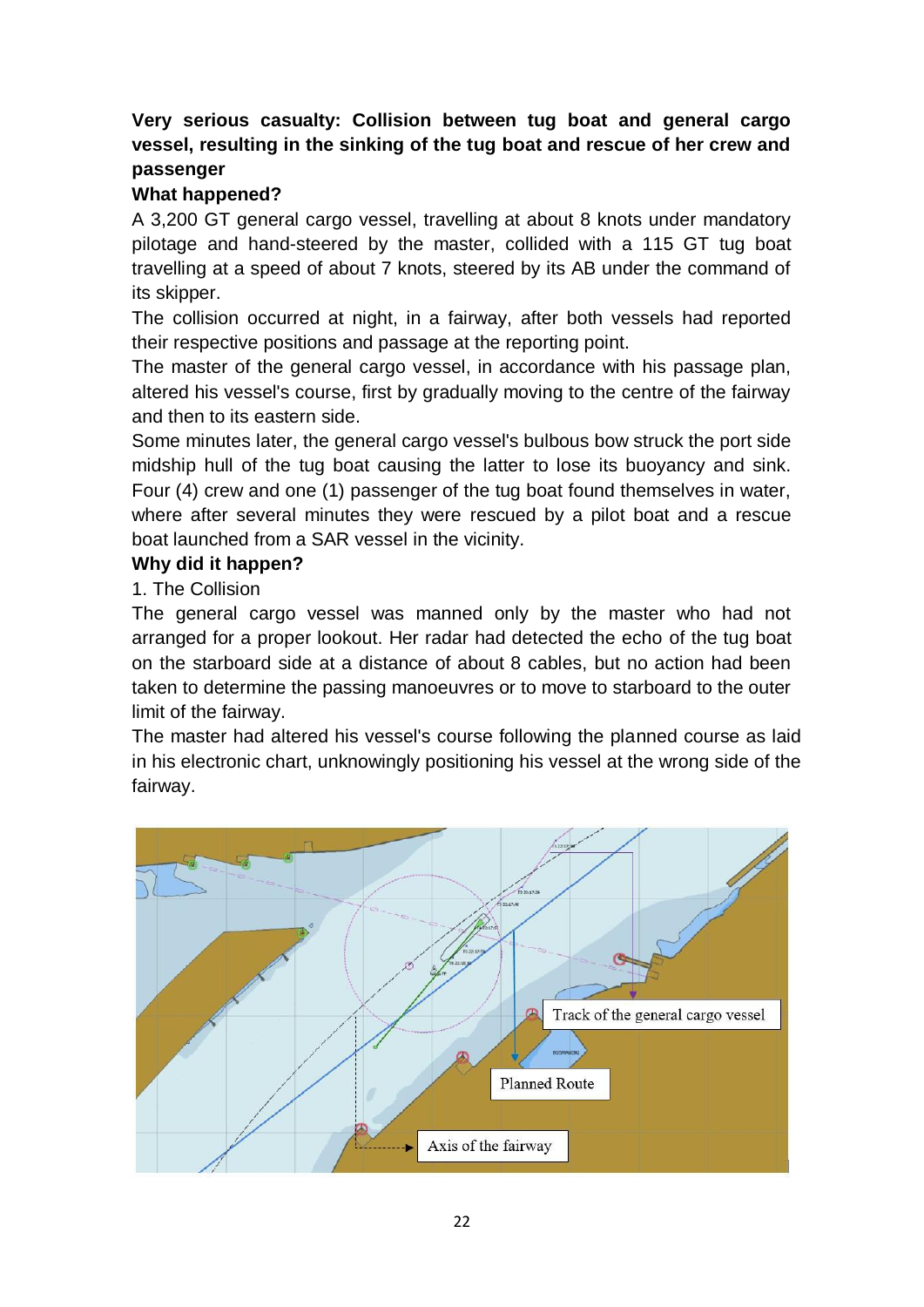*Photo 1 – The vessel's track (magenta line), the planned route (blue line), axis of the fairway (dashed black line) in the vicinity of the place of collision*

The pilot, during the transit in the fairway, also did not intervene when the general cargo vessel's course was altered to port so as to navigate the vessel on the wrong side of the fairway.

On board the tug boat, the radar was not switched on and investigation revealed that its crew were busy talking in the wheelhouse about non-navigation related matters while operating the tug boat under the influence of alcohol. This condition may have impaired their ability to assess the risk of collision with the general cargo vessel. Additionally, although not contributory to the collision, the tug boat was carrying a passenger who was not on the tug boat's manifest.

2. The Sinking

After the collision, the master of the general cargo vessel operated full astern disengaging his vessel from the tug boat, causing water to flood the tug boat's engine room.

#### **What can we learn?**

 $\Box$  The incident highlighted the importance of:

- proper passage planning (passage planning error), especially taking COLREGs into account;

- effective Bridge Resource Management under all circumstances; and

- implementing proper watchkeeping and lookout.

 $\Box$  The incident highlighted the importance of the role of pilots in advising masters of piloted vessels to keep as near to the outer limit of the channel or fairway which lies on the vessel's starboard side as is safe and practicable in accordance with COLREGs; and of the use of approved charts for navigation provided by the pilot company and the importance of taking early and effective measures to determine risk of collision.

 $\Box$  The incident also offered lessons on the importance of having adequate oversight of the supervision of the crew such as to ensure that the vessel is not operated while under the influence of alcohol and/or of the carriage of alcohol on board.

 $\Box$  It also underlined the importance of declaring passenger(s) in the manifest and complying with the vessel's Safety Certificate when carrying passenger(s) on board.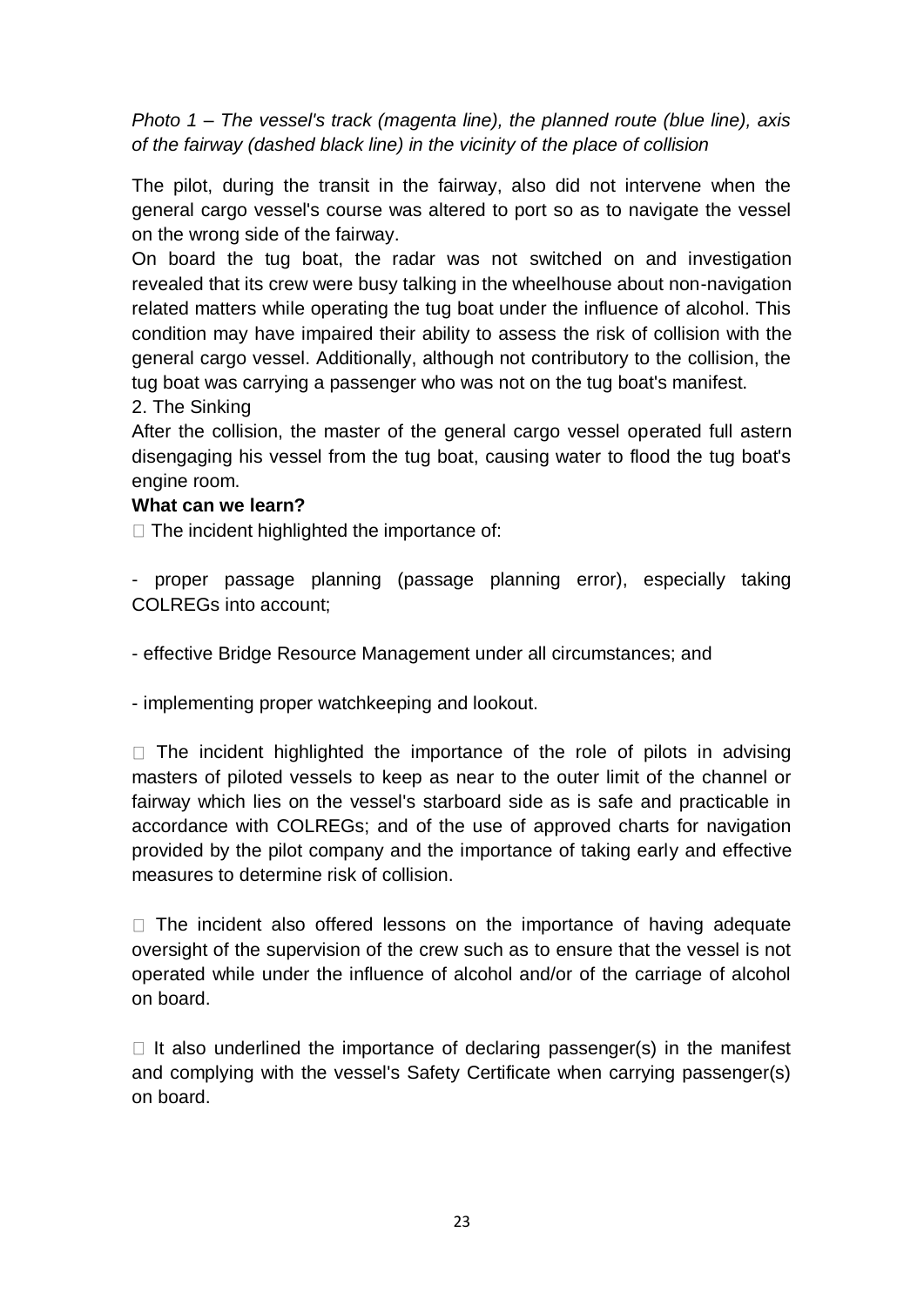Crew having sufficient observation and attention to the surrounding (situational awareness) and the ill effects of distraction (inaction, distraction) on the vessel's bridge.

#### **Who may benefit?**

Seafarers, ship owners and operators, pilots and flag Administrators.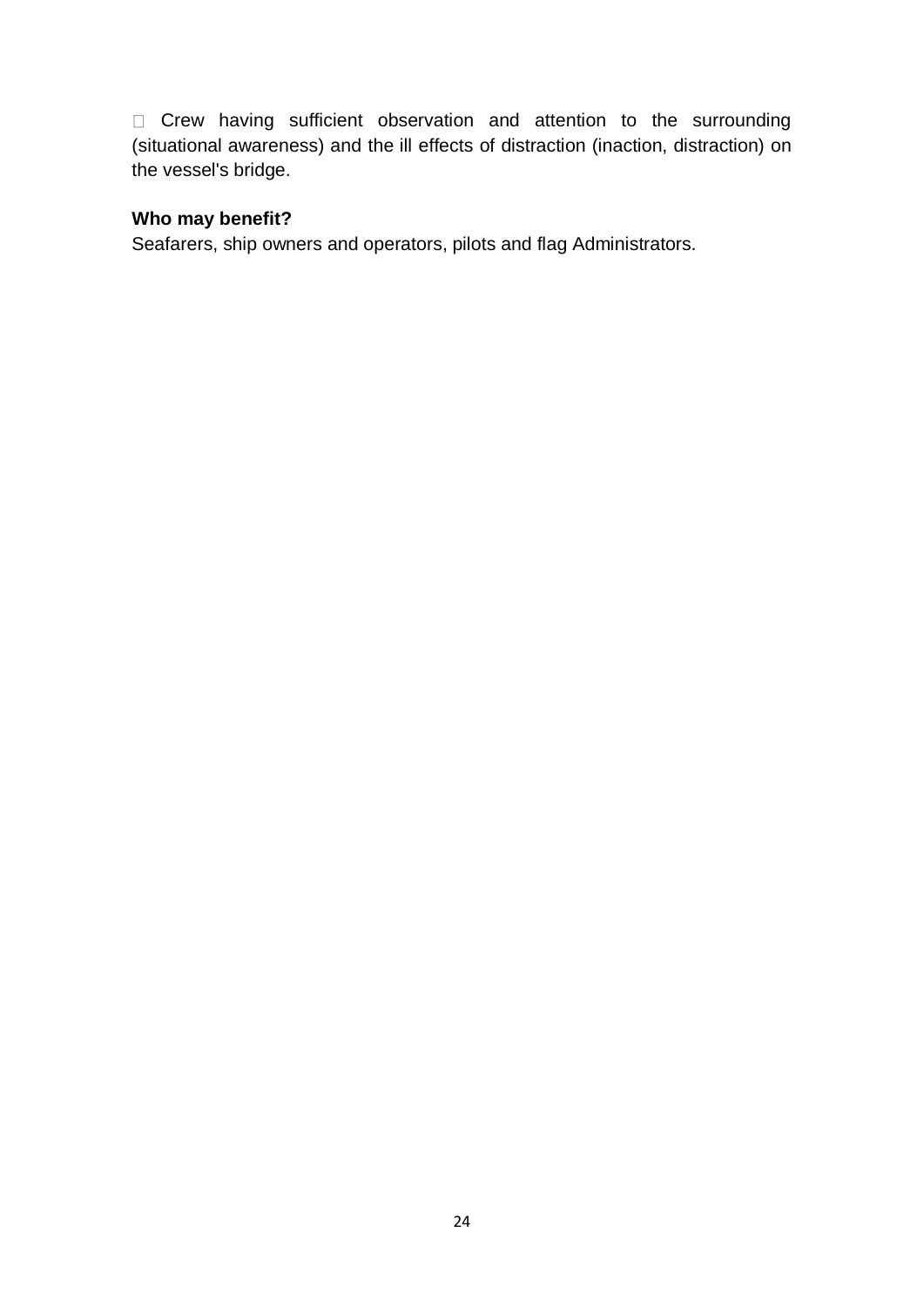## **18 ENCLOSED SPACE**

# **Very serious casualty: Enclosed space casualty/death What happened?**

Upon the vessel's early morning arrival, a water leak was detected by an engineering watch officer coming from the main engine turbo charger drain. Suspecting a water leak in the boiler/economizer, the chief engineer ordered it be shut down so that it could be inspected for leaks and repaired later that morning during normal working hours. About 5 hours later the second engineer, along with a fitter, entered the boiler space from the bottom manhole door after they were satisfied with all safety precautions having been taken for man entry. They identified a leaky boiler tube and plugged it from the bottom. Next, their plan was to plug the same tube from the top of the boiler and then restart the boiler. While the second engineer was exiting the bottom manhole door with the fitter right behind him, the inserted boiler tube plug fell off along with a small broken section of the water tube causing hot water from the boiler water drum, steam and smoke to leak out upon the fitter, killing him instantly.

#### **Why did it happen?**

Lack of SMS boiler work risk assessment process. Failure of the engine room team to identify all hazards involved for the intended procedure. Failure of the engine room team to adequately and effectively check that the boiler was drained of water and depressurized. Likely fatigue of the second engineer.

#### **What can we learn?**

 $\Box$  The dangers of working around, with, and on pressurized boiler systems.

 $\Box$  The value of having SMS procedures for working on pressurized systems such as boilers, as well as following those procedures.

 $\Box$  The dangers of relying on and making assumptions based on gauges.

 $\Box$  Risk assessment forms for this repair evolution were generic in nature and do not identify specific hazards associated with individual tasks.

 $\Box$  Boilers should only be depressurized to 2-4 bar when boiler water blow down commences to ensure all water from the drum is emptied overboard.

 $\Box$  Engineers should not solely rely on steam being emitted from the stack as the only indicator that a steam drum is empty. The boiler vent on top of the boiler should also be opened to check that a boiler is depressurized.

#### **Who may benefit?**

Seafarers, ship engineers, ship owners and operators.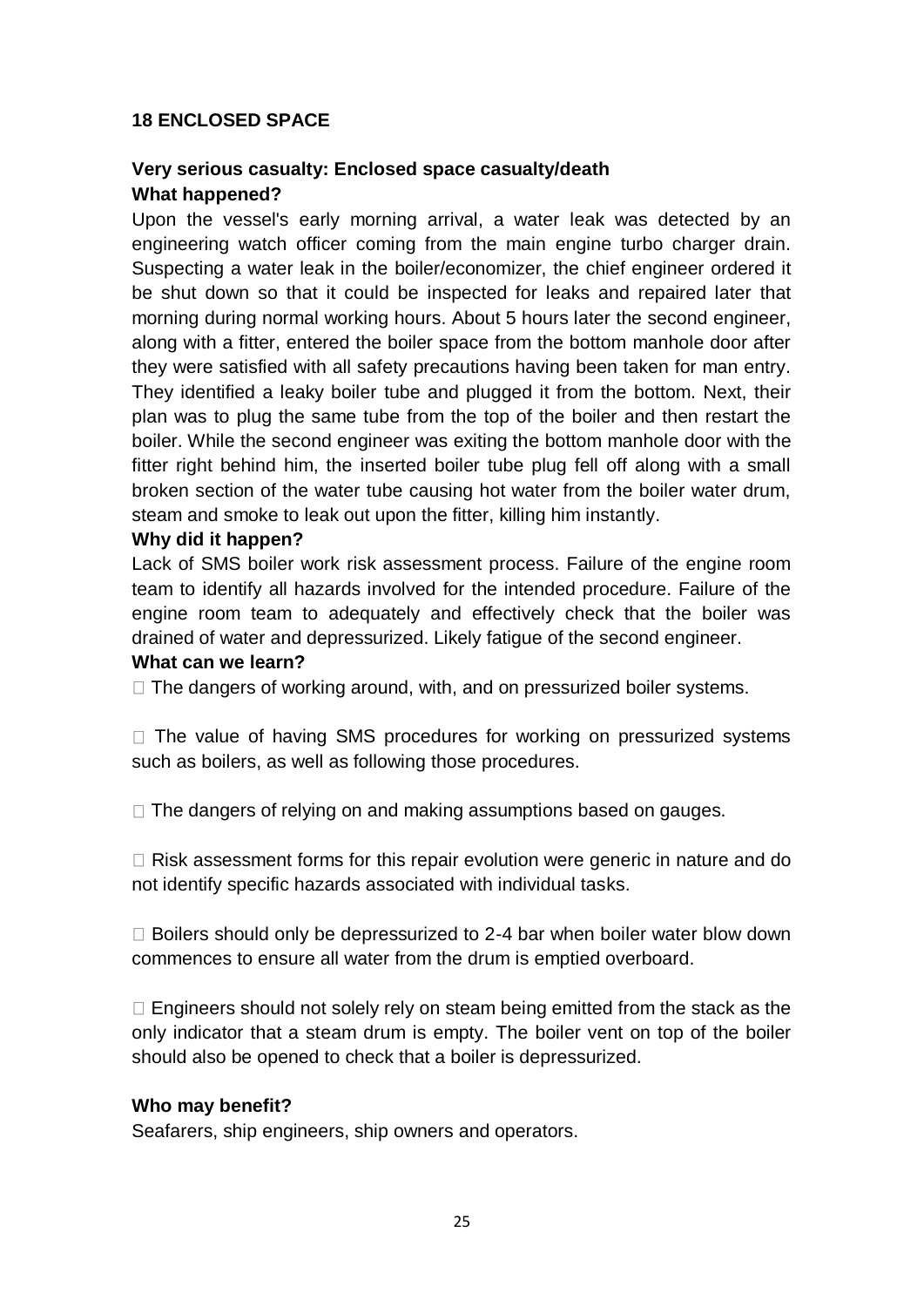#### **19 CARGO HANDLING**

# **Very serious casualty: Two longshoreman were killed, one seriously injured**

#### **What happened?**

While alongside a wharf, the vessel was loading a cargo of heavy stainless steel pipe bundles. Suddenly, and without warning, the vessel lurched, the suspended pipe load swung uncontrollably in the vessel's cargo hold, crushing three longshoreman between the suspended load and side wall; two died and one was seriously injured.

#### **Why did it happen?**

The underside of the vessel's fenders on the starboard shoreside amidships hull caught and hung up upon the top of the wharf's fenders. As the tide fell and the vessel's draft increased due to loading of the cargo, the vessel's list increased to a point where the ship's fenders suddenly released from the wharf causing the vessel to quickly and heavily roll. This caused the hoisted pipe bundles to swing in the cargo hold, striking the stevedores who were trapped between the swinging cargo hoist and the vessel's side wall.

#### **What can we learn?**

 $\Box$  The dangers of working in, on or around a vessel subject to ever-changing and dynamic forces.

 $\Box$  Hazards of working with suspended cargo in a confined cargo space.

 $\Box$  The value of critically evaluating a vessel's condition while alongside a dock, paying particular attention to identifying and eliminating snag hazards.

 $\Box$  The value of establishing cargo work plans to consider the possibility of sudden hull rolling and identifying worker refuge areas.

#### **Who may benefit?**

Seafarers, ship owners and operators, break bulk shoreside terminal managers, longshoreman and shoreside workers.

#### **20 GROUNDING**

# **Very serious casualty: Grounding and total loss What happened?**

During early morning hours while the vessel was in a ballasted condition riding on a single anchor outside the port, the wind direction changed, its velocity increased and the sea state amplified. The vessel attempted to weigh anchor and put safely out to sea, but was driven by the wind and waves onto the port's sea wall where the vessel stranded and sank. The vessel was a total loss. There were no injuries or deaths of the 18 crew on board.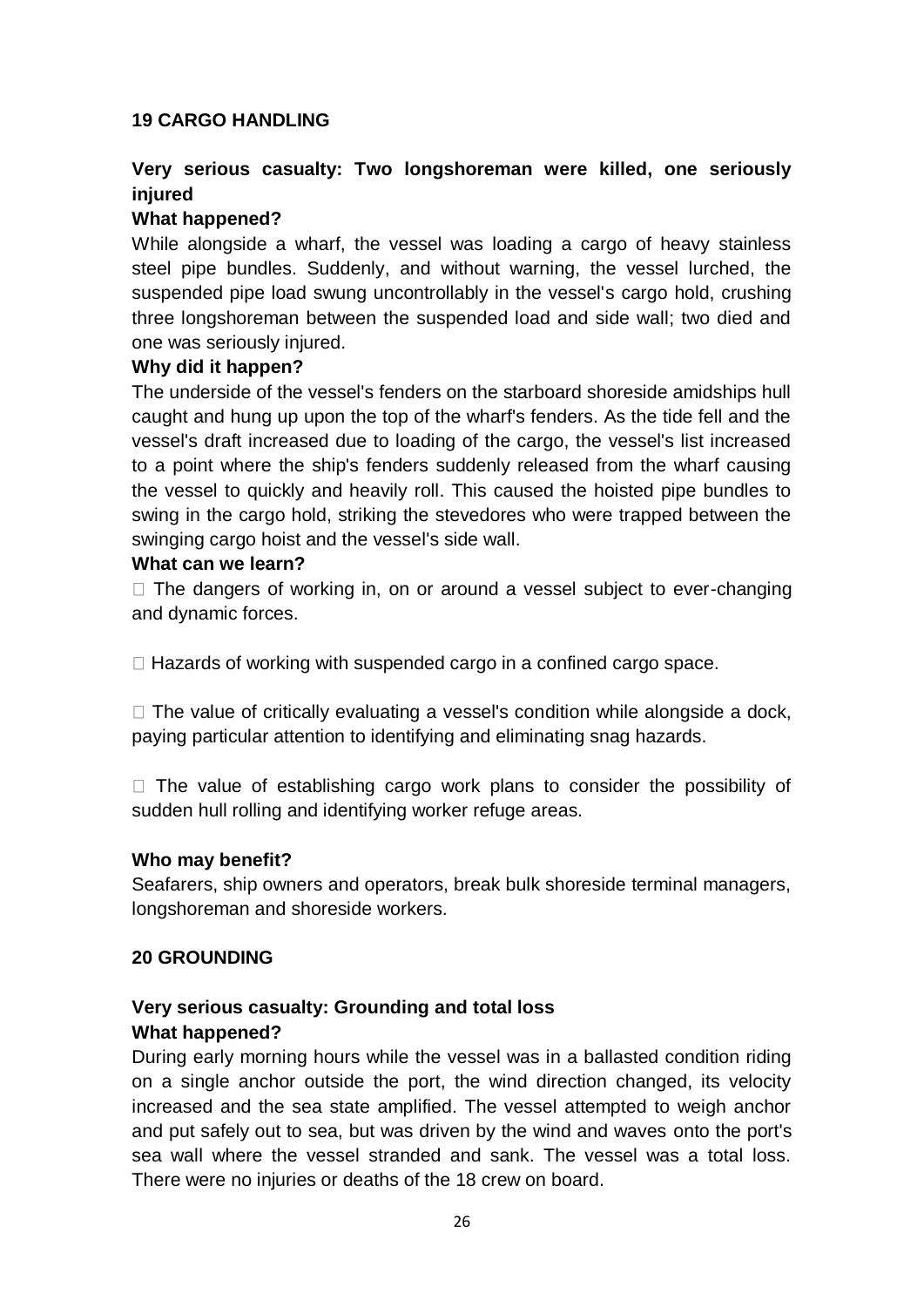# **Why did it happen?**

Weather and sea state information was not adequately obtained by the master who assumed there were no signs of worsening weather based on the surface analysis and coastal wave analysis charts. The vessel's deck officers had very limited wintertime experience in the port, a port susceptible to high wind and large swells from the west and northwest during winter months as denoted by the sailing directions and states that, if an anchor might drag or fail, a vessel might be washed ashore. The master did not understand the vessel's limited manoeuvring characteristics for the prevailing wind/sea state while in a ballasted condition, attempted to put out to sea too late, the vessel was underpowered and was overcome by the weather conditions; it lost vessel manoeuvrability and was driven onshore and grounded.

#### **What can we learn?**

 $\Box$  The need to consult port sailing directions to better understand a port's prevailing weather conditions and cautions for the seasonal periods transited/visited.

 $\Box$  The importance of maintaining awareness for local weather forecasts and alerts.

 $\Box$  The value of understanding a vessel's manoeuvring characteristics for various load conditions, especially under ballast.

 $\Box$  The need for, and value of, including vessel manoeuvring characteristics for various load conditions, especially under ballast, in a SMS.

## **Who may benefit?**

Seafarers, ship owners and operators, port and waterways officials.

## **21 OCCUPATIONAL ACCIDENT**

# **Very serious marine casualty: Fatal strike by tow line What happened?**

A messman was found entrapped in the shaft of a provisions lift on board a bulk carrier. The lift was found off the guard rails with the lift motor still running. Following the recovery of the trapped messman from the lift shaft, it was confirmed he was deceased. How the messman came to become trapped in the lift shaft is unclear.

#### **Why did it happen?**

The lift doors were not fitted with limit switches to prevent operation of the lift when the doors were open, although they were shown in the original circuit diagram.

The lift controls only required a single touch to operate; they were not required to be constantly pressed.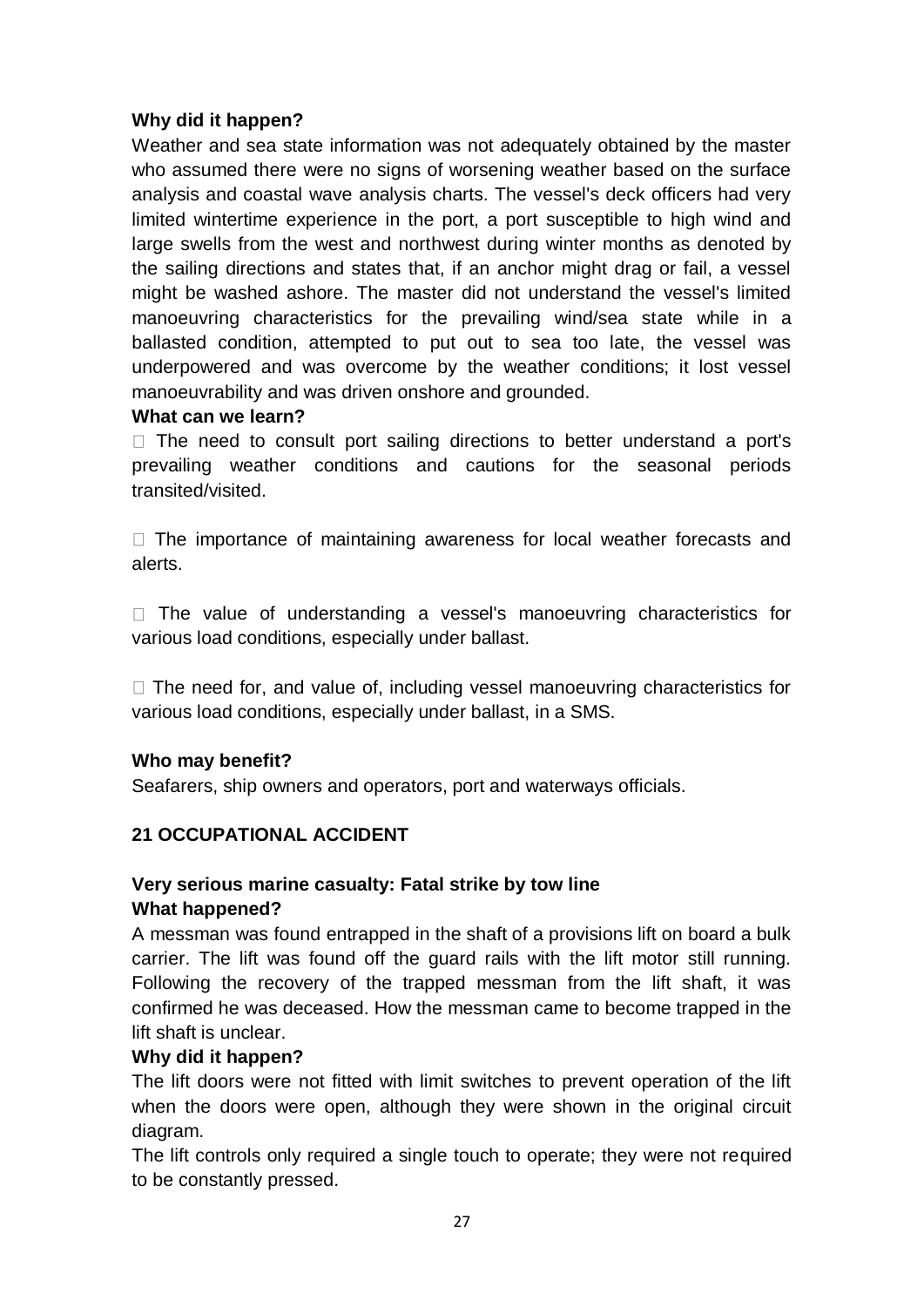Neither ship nor company staff had noticed that the door limit switches had been missing since the ship was built.

The provisions lift was not included in the ship's maintenance system and was not routinely inspected.

#### **What can we learn?**

 $\Box$  The need for ship management to have an effective system of shipboard inspection and maintenance for lifts, which could include employing external specialists for the task.

 $\Box$  The importance of delivering appropriate lift operation familiarization to a ship's staff.

#### **Who may benefit?**

Seafarers, ship owners and operators.

# **22 OCCUPATIONAL ACCIDENT**

#### **Very serious marine casualty: Fatal strike by tow line What happened?**

A container ship was in the process of unberthing and a ship's mooring line was paid out from the ship's aft mooring deck to the waiting tug below. Once the line was secured, the tug pulled

away causing the line to come under tension suddenly. The mooring line jumped out from the bitts on the aft mooring deck and hit a crewman, who was standing nearby, in the chest, fatally injuring him.

#### **Why did it happen?**

 $\Box$  The crew man was standing in the snap back zone.

 $\Box$  The crewman was not adequately supervised.

 $\Box$  The officer in charge of the aft mooring deck was unfamiliar with the operation.

 $\Box$  No risk assessment had been conducted to ensure adequate precautions were in place.

 $\Box$  There was ineffective communication between the tug and ship.

#### **What can we learn?**

 $\Box$  The need to risk assess unfamiliar operations to establish suitable precautions.

 $\Box$  The importance of supervising junior staff.